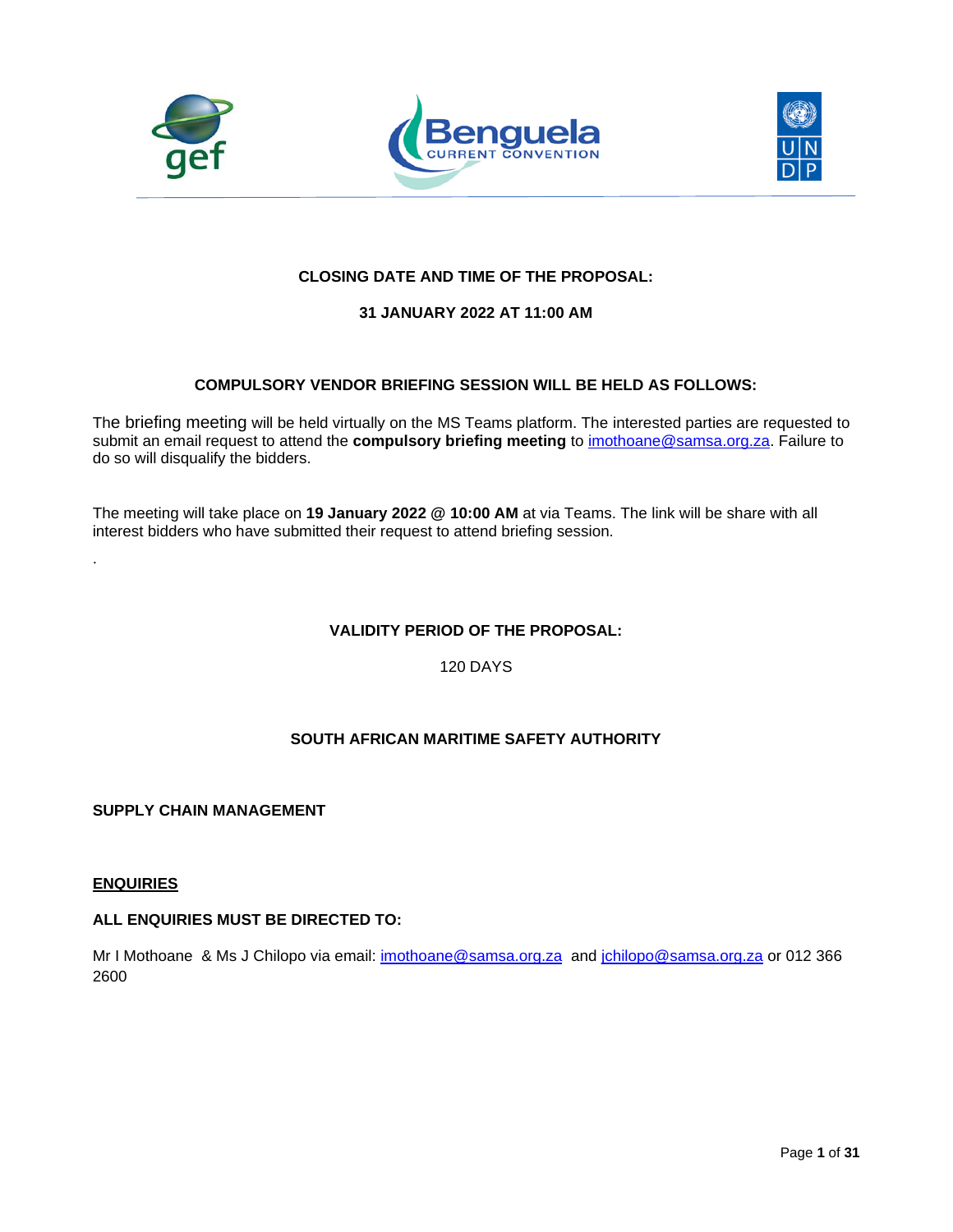# **REQUEST FOR PROPOSALS**

 $\mathbf{r}$ 

| YOU ARE HEREBY INVITED TO SUBMIT A BID TO MEET THE REQUIREMENT OF SAMSA                      |                                                                                                                                                                                                                                                                                                            |  |  |
|----------------------------------------------------------------------------------------------|------------------------------------------------------------------------------------------------------------------------------------------------------------------------------------------------------------------------------------------------------------------------------------------------------------|--|--|
|                                                                                              |                                                                                                                                                                                                                                                                                                            |  |  |
| <b>BID NUMBER:</b>                                                                           | <b>BCC/01/2021</b>                                                                                                                                                                                                                                                                                         |  |  |
| <b>CLOSING DATE:</b>                                                                         | 31 JANUARY 2022                                                                                                                                                                                                                                                                                            |  |  |
| <b>CLOSING TIME:</b>                                                                         | 11:00 am                                                                                                                                                                                                                                                                                                   |  |  |
| <b>COMPULSORY BRIEFING</b><br><b>SESSION</b>                                                 | Date: 19 January 2022 at 10:00 am                                                                                                                                                                                                                                                                          |  |  |
| <b>CLOSING DATE &amp; TIME FOR</b>                                                           | Date: 24 January 2022                                                                                                                                                                                                                                                                                      |  |  |
| <b>TENDER ENQUIRIES</b>                                                                      | All enquiries must be directed to:<br>imothoane@samsa.org.za & jchilopo@samsa.org.za                                                                                                                                                                                                                       |  |  |
| <b>PERIODS FOR WHICH BIDS ARE</b><br><b>REQUIRED TO REMAIN OPEN</b><br><b>FOR ACCEPTANCE</b> | 120 days (i.e. Submission must be valid for 120 days after the closing<br>date).                                                                                                                                                                                                                           |  |  |
| <b>DESCRIPTION OF BID</b>                                                                    | THE APPOINTMENT OF A SERVICE PROVIDER FOR<br><b>PROVISION</b><br><b>THE</b><br><b>REQUIRED</b><br><b>PRODUCTS</b><br>AND/OR<br>SERVICES AS PER THE ANNEXURE(S) FOR THE INTERIM<br>INCIDENT MANAGEMENT ORGANISATION OF SOUTH<br>AFRICA, FUNDED BY THE BENGUELA<br><b>CURRENT</b><br><b>CONVENTION (BCC)</b> |  |  |
| <b>BID DOCUMENTS DELIVERY</b><br><b>ADDRESS</b>                                              | <b>SAMSA Head Office</b><br>146 Lunnon Road<br>Cnr Lunnon Road & Cnr Lunnon Road<br><b>Hillcrest</b><br>Pretoria 0183                                                                                                                                                                                      |  |  |
| <b>NAME OF BIDDER</b>                                                                        |                                                                                                                                                                                                                                                                                                            |  |  |
| <b>CONTRACT PERSON</b>                                                                       |                                                                                                                                                                                                                                                                                                            |  |  |
| <b>EMAIL ADDRESS</b>                                                                         |                                                                                                                                                                                                                                                                                                            |  |  |
| <b>TELEPHONE NUMBER</b>                                                                      |                                                                                                                                                                                                                                                                                                            |  |  |
| <b>FAX NUMBER</b>                                                                            |                                                                                                                                                                                                                                                                                                            |  |  |
| <b>BIDDER'S SIGNATURE</b>                                                                    |                                                                                                                                                                                                                                                                                                            |  |  |

┑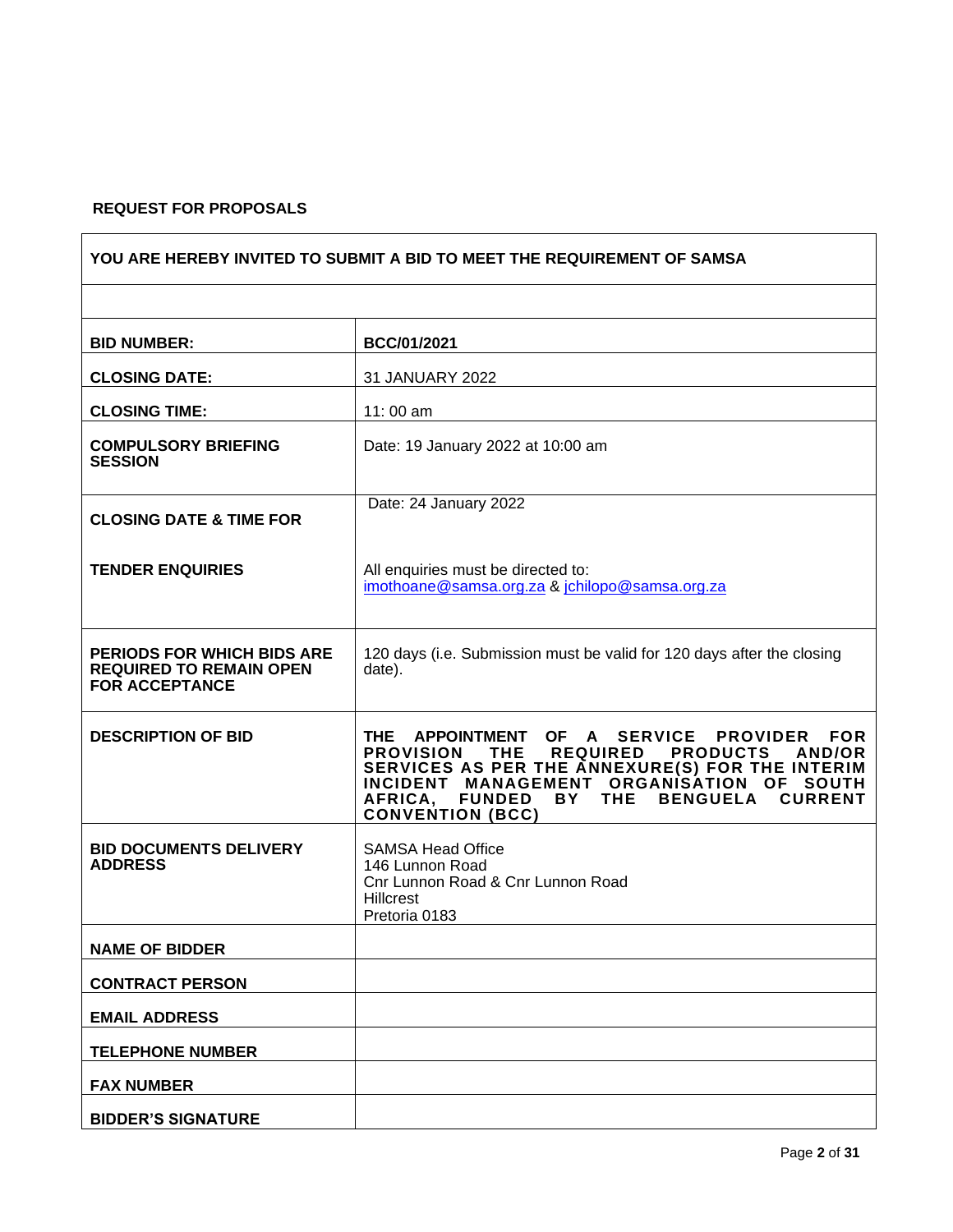# **Terms of Reference**

# **Provide the required Products and/or Services as per the annexure(s) for the Interim Incident Management Organisation of South Africa, funded by the Benguela Current Convention (BCC)**

# **1. BACKGROUND**

The Benguela Current Convention (BCC) is a multi-sectoral organisation established by Angola, Namibia and South Africa to promote regional collaboration for integrated management, sustainable development and protection of the marine environment, using an ecosystem approach to ocean governance in the Benguela Current Large Marine Ecosystem (BCLME).

The BCC is the first inter-governmental Convention in the world to be based on the Large Marine Ecosystem (LME) concept of ocean governance – a move towards managing transboundary resources at the larger ecosystem level (rather than at the national level) and balancing human needs with conservation imperatives. The vision and objectives of the BCC are pursued through the implementation of a Strategic Action Programme (SAP).

Pollution is considered to be a serious threat to the BCLME and is one of eight thematic areas in the SAP. The reason for this is that marine pollution in the BCLME is increasing due to, among others, coastal zone urbanization, expanding shipping and offshore drilling and mining activities.

The three countries are all involved in offshore petroleum exploration and production activities, whilst they also experience extensive maritime transport activities along their coasts. Furthermore, Namibia and South Africa are involved in offshore mining with vessels carrying significant quantities of oil.

This ever-increasing use of the ocean space leads to increased risk of accidents that could result in marine pollution, especially from oil spills.

Whilst the risk of a transboundary oil spill is relatively low, there are shared biodiversity hotspots that could be affected by a large oil spill. These are the mouth of the Orange River at the border between South Africa and Namibia and the mouth of the Kunene River at the border between Namibia and Angola. Both areas are particularly environmentally sensitive on account of their rich biodiversity and location on the arid southwest coast of Africa.

The South African Departments of Transport (DoT), Forestry, Fisheries and the Environment (DFFE), and the Mineral Resources and Energy (DMRE) and the South African Maritime Safety Authority (SAMSA) participate in most activities of the BCC that is arranged for Angola and Namibia.

The BCC has made funding available for the execution of an agreed to list of activities of the Interim Incident Management Organisation (IMOrg), noting that, amongst others, DoT, DFFE, DMRE and SAMSA are members of the Interim IMOrg.

#### **2. SPECIFIC OBJECTIVES**

The specific objective of the Interim IMOrg is joint Industry-Government emergency response drills which would prepare the country should there be an oil spill offshore. In order to address this, the Incident Management System (IMS) was chosen as the preferred response model. The IMS provides for a coordinated, effective and efficient management system allowing for the response objectives and priorities to be accomplished through the effective and efficient use and deployment of the available resources, both human and equipment, for all types of incidents including marine pollution.

The execution of the agreed to list of activities would enhance the effectiveness of the response drills and the response to an oil spill incident.

The successful Bidder is to supply all the items listed in **Annex A**.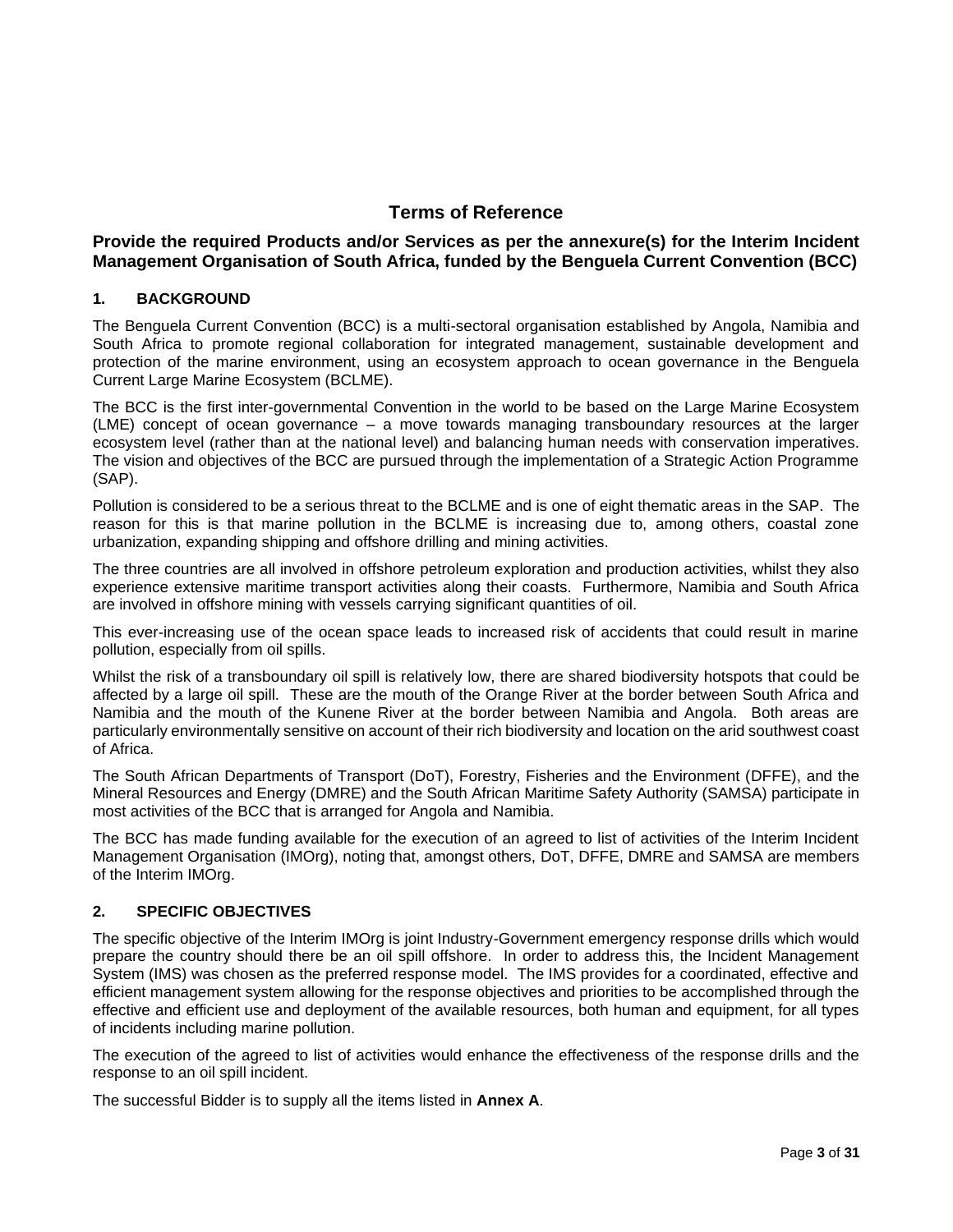# **3. DUTIES/RESPONSIBILITIES/TASKS**

Successful Bidder is to deliver on the specification as contained in **Annex A.**

## **4. EXPECTED DELIVERABLES**

The deliverable for the successful Bidder is to supply all the items listed in **Annex A** within the specified time period.

# **5. COMPETENCY AND SKILLS REQUIRED**

BCC seeks the services of a professional and competent firm with at least 5 years' experience to execute the requirements as listed in **Annex A**.

#### **6. TIMEFRAME**

The Bidder should clearly indicate that they would be able to meet the timeframe given in **Annex A, Section 5** as this will serve as one of the criteria for evaluation.

# **7. ADDITIONAL INFORMATION**

#### **7.1. Evaluation of tenders**

- (a) The contract will be awarded to the qualifying Bidders as per the following criteria:
	- (i) Responsive/compliant/acceptable
	- (ii) Delivery Period, and
	- (iii) Having received the highest score out of a pre-determined set of weighted technical and financial criteria specific to the tender proposal. In this regard, the respective weight of the proposals are as follows:
		- a. Technical Criteria weight is **70%**
		- b. Financial Criteria weight is **30%**

| Criteria                                                                    |                                                                                                                   | Weight | <b>Max. Point</b> |            |
|-----------------------------------------------------------------------------|-------------------------------------------------------------------------------------------------------------------|--------|-------------------|------------|
| Technical Competence (based on CV, Proposal and interview (if<br>required)) |                                                                                                                   |        | 70%               | 100        |
| (a)                                                                         | Proven knowledge and understanding of the supply and<br>delivery of the required activities as per Annex A.       |        |                   | 20%        |
| (b)                                                                         | Proven work experience of the Bidders Team in supplying and<br>delivering the required activities as per Annex A. |        |                   | 20%        |
| (c)                                                                         | Response to the ToR and comprehensiveness of the Bid                                                              |        |                   | <b>20%</b> |
| (d)                                                                         | Previously disadvantaged individual/entities                                                                      |        |                   | 10%        |
| Financial (Lower Offer/Offer*100)<br>$30\%$                                 |                                                                                                                   |        | 30%               |            |
|                                                                             | Technical Score * 70% + Financial Score * 30%<br><b>Total Score</b>                                               |        |                   |            |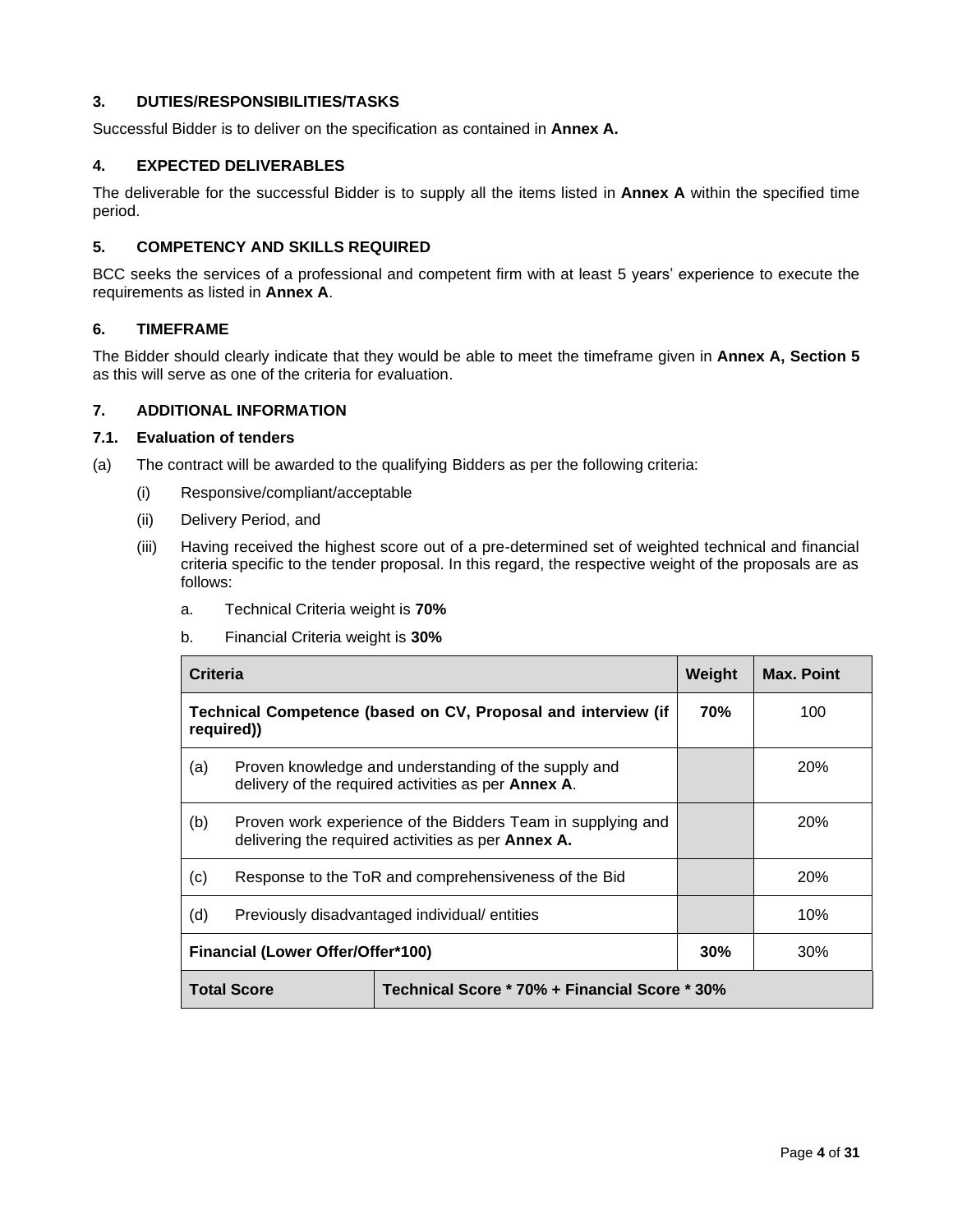## **8.1. Modification of terms**

The BCC reserves the right to add, modify or omit certain portions of the tender scope at any time at its sole discretion. This includes the right to cancel this tender at any time prior to entering into a contract with the successful bidder.

#### **8.2. Tender award**

The contract will be awarded to a successful bidder within ten (10) days of closing of this tender and the successful bidder will supply and deliver the required Products and/or Services within the timeframe given in **Annex A, Section 5**.

#### **8.3. Prime contractor relationship**

The BCC will enter into a contract with only one successful bidder.

#### **8.4. Confidentiality**

- (a) Tenders submitted will not be revealed to any other bidders.
- (b) The BCC reserves the right to seek clarification or verification of any information contained in the tenders.
- (c) All information pertaining to BCC obtained by the bidder as a result of participation in this tender is confidential and must not be disclosed without written authorisation from BCC.

#### **8.5. Ownership of data**

All tenders, including any supporting documents and or training materials or any other documentation with reference to this tender, submitted to the BCC becomes the property of BCC.

Any data of whatever nature resulting from the provision of the Products and/or Services shall be the property of BCC and may be used by BCC without restriction.

# **9. FORMAL, COMPULSORY BRIEFING SESSION**

#### **Note**:

- (a) A formal, compulsory briefing session will be held via **Ms Teams** on the **19th January 2022** at **10H00 am**.
- (b) No bids will be accepted from any company that did not attend the briefing session.
- (c) The contact person for any other technical and related information is given in **Annex A**, **Section 6**.

# **10. SUBMISSION OF PROPOSALS/BIDS**

The deadline for the submission of tenders is provided in **Annex A**.

The Proposal shall comprise the following documents in electronic copies:

- (a) Technical Component
- (b) Financial Component

The Proposal shall be emailed to the email address as contained in **Annex A**.

The Financial Proposal should remain **valid for 120 (Hundred & twenty) days** from the tender closing date.

The BCC may decide to reserve the right to annul the tendering process and not award the contracts.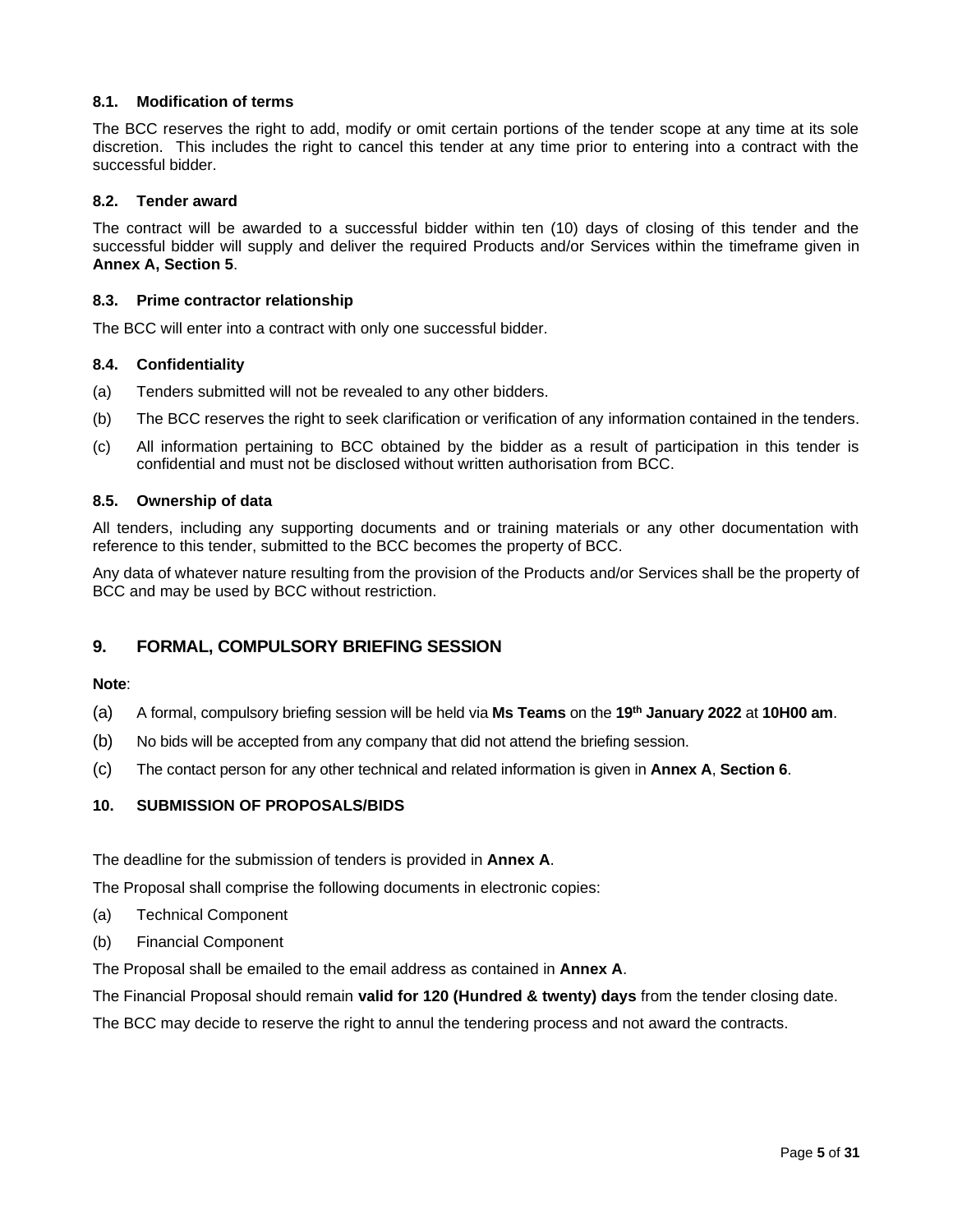# **ANNEX A - SCOPE OF WORKS**

1. Bidders must address all the requirements which appear in **Annex A**.

#### 2. **Understanding of the Deliverables**

A detailed proposal indicating a clear understanding of the Terms of Reference and the methodology to be applied will be required.

#### 3. **Technical Requirements**

Experienced and competent firms interested in this assignment should submit the following:

- (a) A one-page letter of introduction identifying the bidder and signed by the person(s) authorised to bind the bidder to statements made in the proposal;
- (b) A concise proposal indicating the approach and timeline for the assignment in a work plan format. The work plan for the Products and/or Services as per **Annex A** must indicate the expected timeline for deliverables/milestones;
- (c) Complete CVs of all qualified and experienced staff/consultants that will engage in the assignment, certified qualifications and other documentation in support of the CVs;
- (d) A Profile of the Company / Consultancy Firm / Consortium / Individual;
- (e) All bidders are required to clearly state the name of the Primary Party with whom the BCC Secretariat will enter into an Agreement. In the event of a consortium, or group of companies jointly delivering a response, full details are required of each of the legal entities involved;
- (f) Description of role or element of the proposal to be fulfilled by any third-party and the full contact details of any third parties involved in the proposal (if applicable).

#### 4. **References**

- (a) A record of previous similar assignments undertaken by the bidder.
- (b) Bidders must provide a minimum of three (3) clients (names, addresses and telephone numbers) who may be contacted for references in connection with the scope of work.
- (c) The references should be current, stipulate the nature of work undertaken, the financial value of the Products and/or Services offered and where the work was executed.
- (d) The BCC reserves the right to undertake a full background check on all references submitted prior to awarding the contract.

#### **ANNEX B - FINANCIAL PROPOSAL**

Bidders must address all the requirements which appear in **Annex B**.

#### **1. Schedule of costs/financial proposal**

The schedule must take the following format:

- (a) All costs must be quoted in South African Rand (ZAR).
- (b) The total cost of the proposal (best and final offer).
- (c) All prices must be quoted including VAT, where applicable.
- (d) A breakdown of the pricing and cost components for the Products and/or Services set out in this invitation to tender should be in line with the given timelines.

#### **2. General Information**

(a) Bidders are solely responsible for their own costs in preparing the tender submission.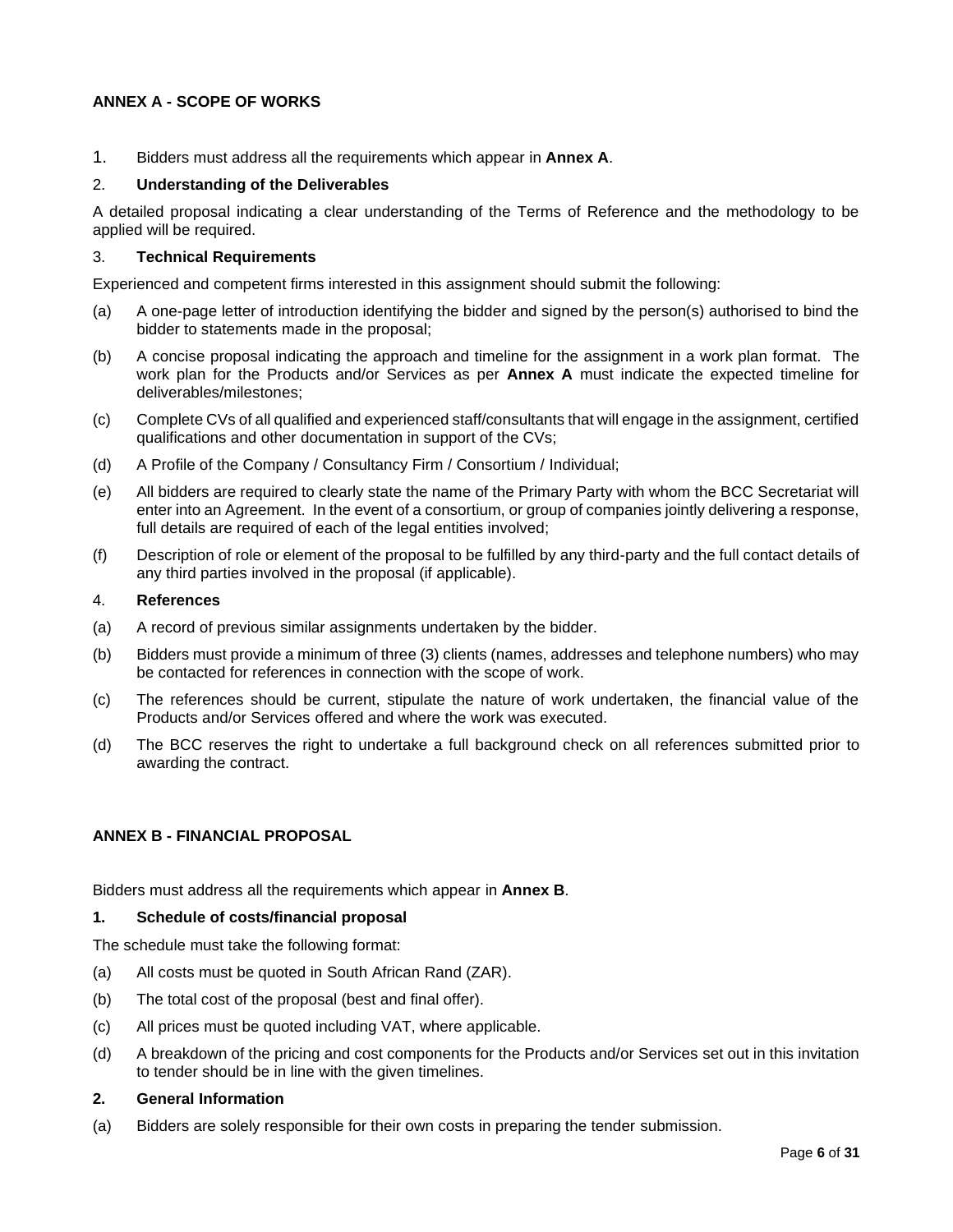- (b) Payments for all Products and/or Services (professional fees and reimbursements) covered by this project shall be made within 30 (thirty) days subject to receipt of appropriate invoices, the satisfactory completion of work, and adherence to BCC policies.
- (c) The BCC shall not be liable for any losses, damages, costs, charges or expenses caused by defects or damage to the service provider's equipment and supplies.
- (d) The BCC may decide to reserve the right to add, modify or omit certain portions of the proposal.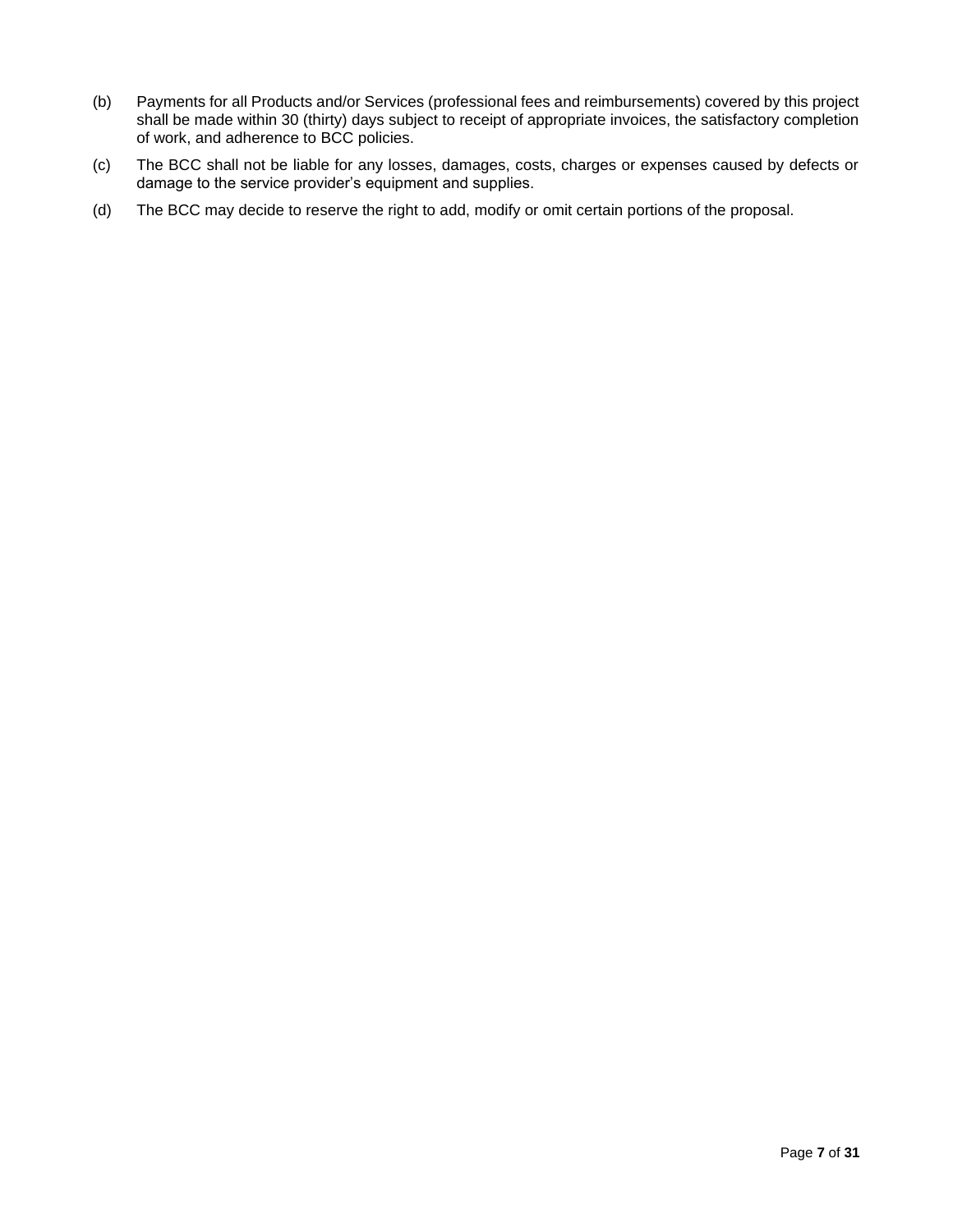# **Scope of Works**

# **Provide complete Incident Management System Toolkits to be used during marine Oil Spill Response Exercises and Incidents**

## **1. Products and/or Services required**

Provide and deliver Incident Management System (IMS) related Toolkits as described below.

The IMS Toolkit is to assist those concerned with responding to emergencies during an oil spill incident, exercises and or training.

# **2. Schedule of requirements**

| <b>Item</b> | Quantity | <b>Description</b>                                                                                                                                                                         |
|-------------|----------|--------------------------------------------------------------------------------------------------------------------------------------------------------------------------------------------|
|             | 5 Sets   | Portable IMS Toolkits comprising a minimum of five (5) boxes, one for each function,<br>and each function box to be complete as per the list of contents indicated at Section<br>3.1 below |
| 2.          |          | Delivery as per Section 6 below                                                                                                                                                            |

# **3. Detailed Description and/or Specification(s)**

## 3.1. **Toolkit Content**

An IMS Toolkit to consist of the following:

|      | <b>Description</b>                                                                                                                                                                                                                                                                                                                                                                                                                                                                                                                                                                                           | <b>Minimum Quantity per Toolkit Box</b> |                   |                 |           |                           |
|------|--------------------------------------------------------------------------------------------------------------------------------------------------------------------------------------------------------------------------------------------------------------------------------------------------------------------------------------------------------------------------------------------------------------------------------------------------------------------------------------------------------------------------------------------------------------------------------------------------------------|-----------------------------------------|-------------------|-----------------|-----------|---------------------------|
|      |                                                                                                                                                                                                                                                                                                                                                                                                                                                                                                                                                                                                              | Command                                 | <b>Operations</b> | <b>Planning</b> | Logistics | Admin &<br><b>Finance</b> |
| (a)  | Portable Toolkit box (storage), with<br>wheels and retractable handle. One for<br>each function. The boxes should be<br>large enough to contain all the relevant<br>equipment and small enough to be<br>transported to the incident location.<br>Retractable handles and wheels are<br>recommended for easy transportation.<br>Each box must be lockable, waterproof<br>when closed and secured and made of a<br>fire-resistant material.<br>The box is to hold all the Equipment<br>needed for the specific Function and<br>each box must be legibly labelled on two<br>sides with the name of the relevant | 1                                       | 1                 | 1               | 1         |                           |
|      | Function.                                                                                                                                                                                                                                                                                                                                                                                                                                                                                                                                                                                                    |                                         |                   |                 |           |                           |
| (b)  | Bibs/Reflector vests/Tabards. Note:<br>The colour should match that of the<br>internationally accepted colour for IMS                                                                                                                                                                                                                                                                                                                                                                                                                                                                                        |                                         |                   |                 |           |                           |
| (i)  | Colour: White for Command                                                                                                                                                                                                                                                                                                                                                                                                                                                                                                                                                                                    | 10                                      |                   |                 |           |                           |
| (ii) | <b>Colour: Red for Operations</b>                                                                                                                                                                                                                                                                                                                                                                                                                                                                                                                                                                            |                                         | 15                |                 |           |                           |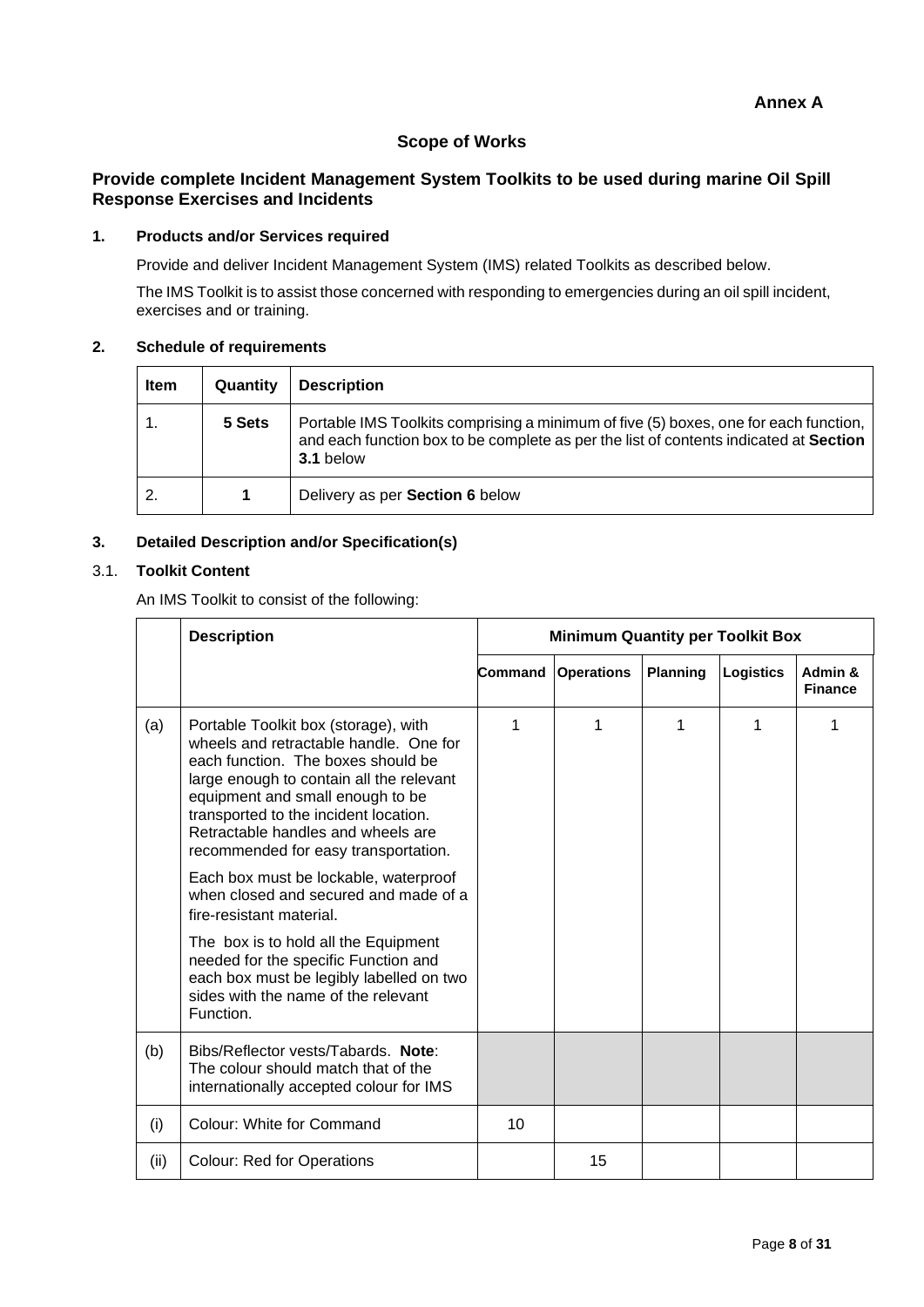|       | <b>Description</b>                                                                                                                   | <b>Minimum Quantity per Toolkit Box</b> |                              |                                 |                                 |                                 |
|-------|--------------------------------------------------------------------------------------------------------------------------------------|-----------------------------------------|------------------------------|---------------------------------|---------------------------------|---------------------------------|
|       |                                                                                                                                      | Command                                 | <b>Operations</b>            | <b>Planning</b>                 | <b>Logistics</b>                | Admin &<br><b>Finance</b>       |
| (iii) | Colour: Blue for Planning                                                                                                            |                                         |                              | 15                              |                                 |                                 |
| (iv)  | <b>Colour: Yellow for Logistics</b>                                                                                                  |                                         |                              |                                 | 15                              |                                 |
| (v)   | Colour: Green for Admin & Finance                                                                                                    |                                         |                              |                                 |                                 | 15                              |
| (vi)  | Colour: Purple for Observers                                                                                                         | 10                                      |                              |                                 |                                 |                                 |
| (c)   | T-Card rack                                                                                                                          |                                         |                              |                                 | $\overline{2}$                  |                                 |
| (d)   | T-Cards                                                                                                                              |                                         |                              |                                 | 100                             |                                 |
| (e)   | Planning P posters (A0)                                                                                                              |                                         |                              |                                 | 1                               |                                 |
| (f)   | Update Notice Boards (A0)                                                                                                            |                                         |                              |                                 | 2                               |                                 |
| (g)   | Objective Boards (A0)                                                                                                                |                                         |                              |                                 | 1                               |                                 |
| (h)   | Meeting Agenda (A1)                                                                                                                  |                                         |                              | 1                               |                                 |                                 |
| (i)   | Resource status board (A0)                                                                                                           |                                         | 1                            |                                 |                                 |                                 |
| (j)   | IMS chart (A0)                                                                                                                       | 1                                       |                              | 1                               |                                 |                                 |
| (k)   | IM Structure $(A0) -$ With text                                                                                                      |                                         |                              | 1                               |                                 |                                 |
| (1)   | IM Structure (A0) - Blank                                                                                                            |                                         |                              | 1                               |                                 |                                 |
| (m)   | Meeting Board (A0)                                                                                                                   |                                         |                              |                                 | 1                               |                                 |
| (n)   | IMS forms (A4) - Total number of<br>individual IMS forms are 20                                                                      | 20 <sub>o</sub><br>each<br>form         | 20 <sub>o</sub><br>each form | 20 <sub>o</sub><br>each<br>form | 20 <sub>o</sub><br>each<br>form | 20 <sub>o</sub><br>each<br>form |
| (0)   | IMS Manual (A4)                                                                                                                      | 10                                      | 10                           | 10                              | 10                              | 10                              |
| (p)   | IMS Handbook (A5), waterproof pages                                                                                                  | 10                                      | 10                           | 10                              | 10                              | 10                              |
| (q)   | National Oil Spill Contingency Plan<br>(NOSCP) Vol 1, Vol 2 and all Annexures<br>and Appendices (A4) (Latest version)                | $\overline{2}$                          | $\overline{2}$               | $\overline{2}$                  | $\overline{2}$                  | $\overline{2}$                  |
| (r)   | National Oiled Marine Wildlife<br>Preparedness and Response<br>Contingency Plan (NOWPRCP) and all<br>Annexures (A4) (Latest version) | $\overline{2}$                          | $\overline{2}$               | $\overline{2}$                  | $\overline{2}$                  | 2                               |
| (s)   | USB Flash Drive (minimum capacity<br>8GB) containing pdf files of all<br>documents and IMS forms                                     | 5                                       | 5                            | 5                               | 5                               | 5                               |
| (t)   | Portable colour printer                                                                                                              |                                         |                              |                                 | $\mathbf{1}$                    |                                 |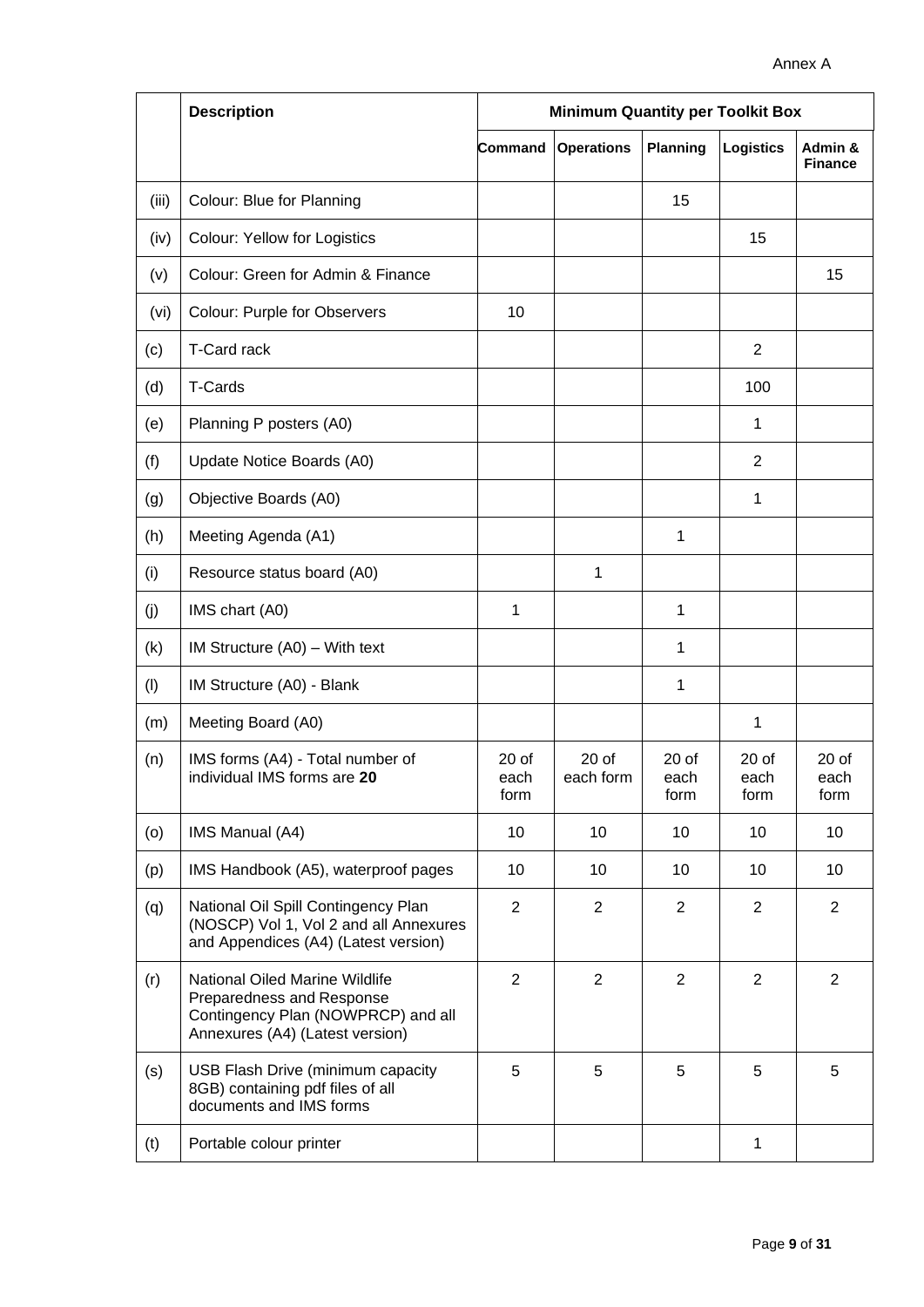|     | <b>Description</b>                                          | <b>Minimum Quantity per Toolkit Box</b> |                   |                 |                  |                           |
|-----|-------------------------------------------------------------|-----------------------------------------|-------------------|-----------------|------------------|---------------------------|
|     |                                                             | Command                                 | <b>Operations</b> | <b>Planning</b> | <b>Logistics</b> | Admin &<br><b>Finance</b> |
| (u) | Non - Reflective Board for Interactive<br>System (Optional) |                                         |                   |                 |                  |                           |
| (v) | Waterproof Dry Bag                                          |                                         |                   |                 |                  |                           |
| (w) | Parrot interactive white board system<br>(Optional)         |                                         |                   |                 |                  |                           |
| (x) | Projector screen (Optional)                                 |                                         |                   |                 |                  |                           |
| (y) | Portable Data Projector (Optional)                          |                                         |                   |                 |                  |                           |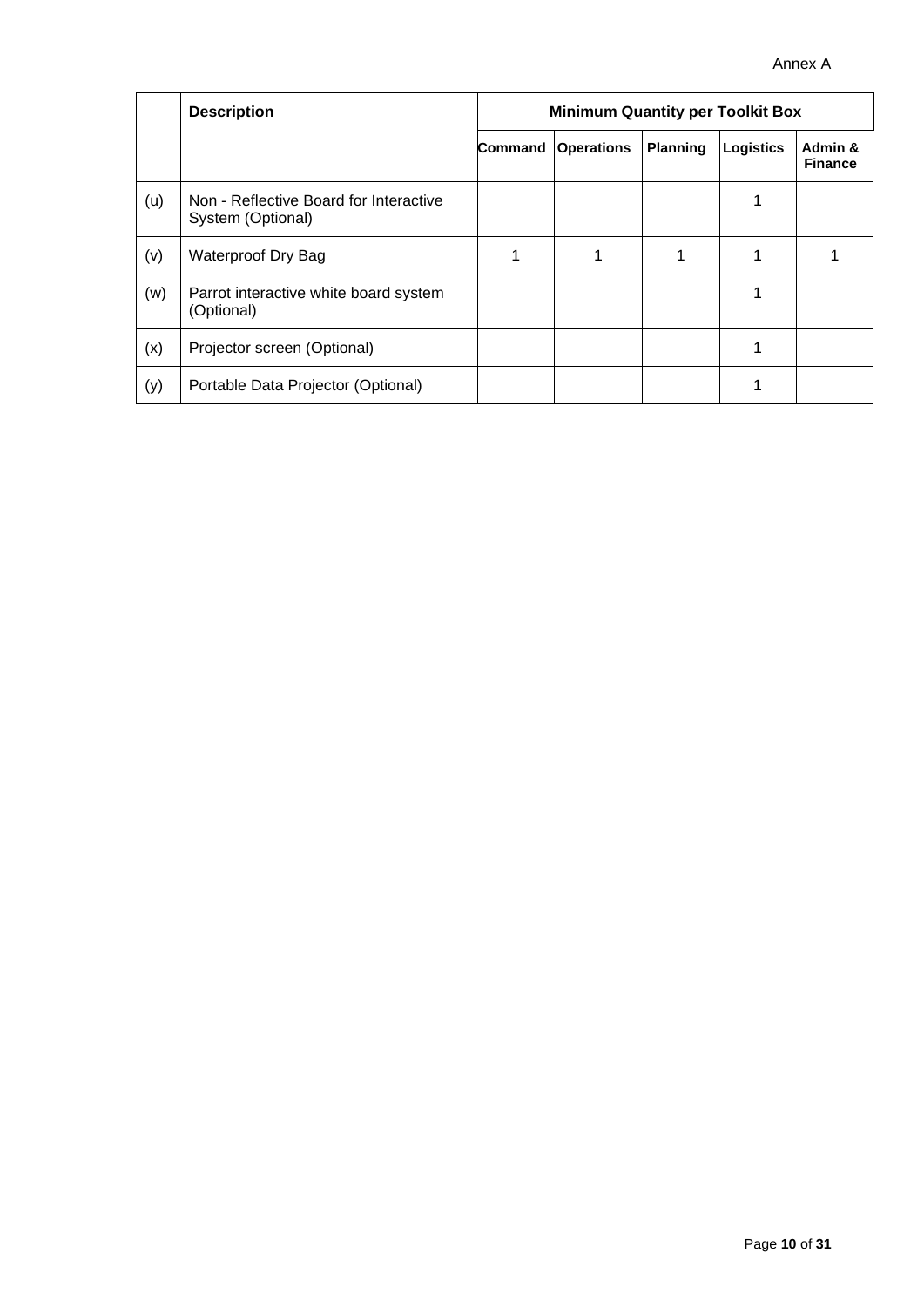# 3.2. **Specification**

|     | <b>Item</b>                                                                                                                     | <b>Specification</b>                                                                                                                           | Image      |
|-----|---------------------------------------------------------------------------------------------------------------------------------|------------------------------------------------------------------------------------------------------------------------------------------------|------------|
| (a) | Each Toolkit box (storage) has to be strong<br>and durable, lockable, waterproof when closed                                    | Made from high density polyethylene (HDPE)<br>plastic.                                                                                         |            |
|     | and secured, made of a light-weight, fire-<br>resistant material, portable and stackable with<br>wheels and retractable handle. | Each Box to have a minimum of 2 clip-to-close<br>clips and be able to be locked with separate<br>locks.                                        |            |
|     |                                                                                                                                 | The Boxes must each be of the following colours<br>and clearly labelled on 2 sides to identify the five<br>functions of the IM Structure:      | OPERATIONS |
|     |                                                                                                                                 | White (Command)<br>Red (Operations)<br>2)<br>Blue (Planning)<br>3)<br>Yellow (Logistics)<br>$\left( 4\right)$<br>Green (Admin & Finance)<br>5) |            |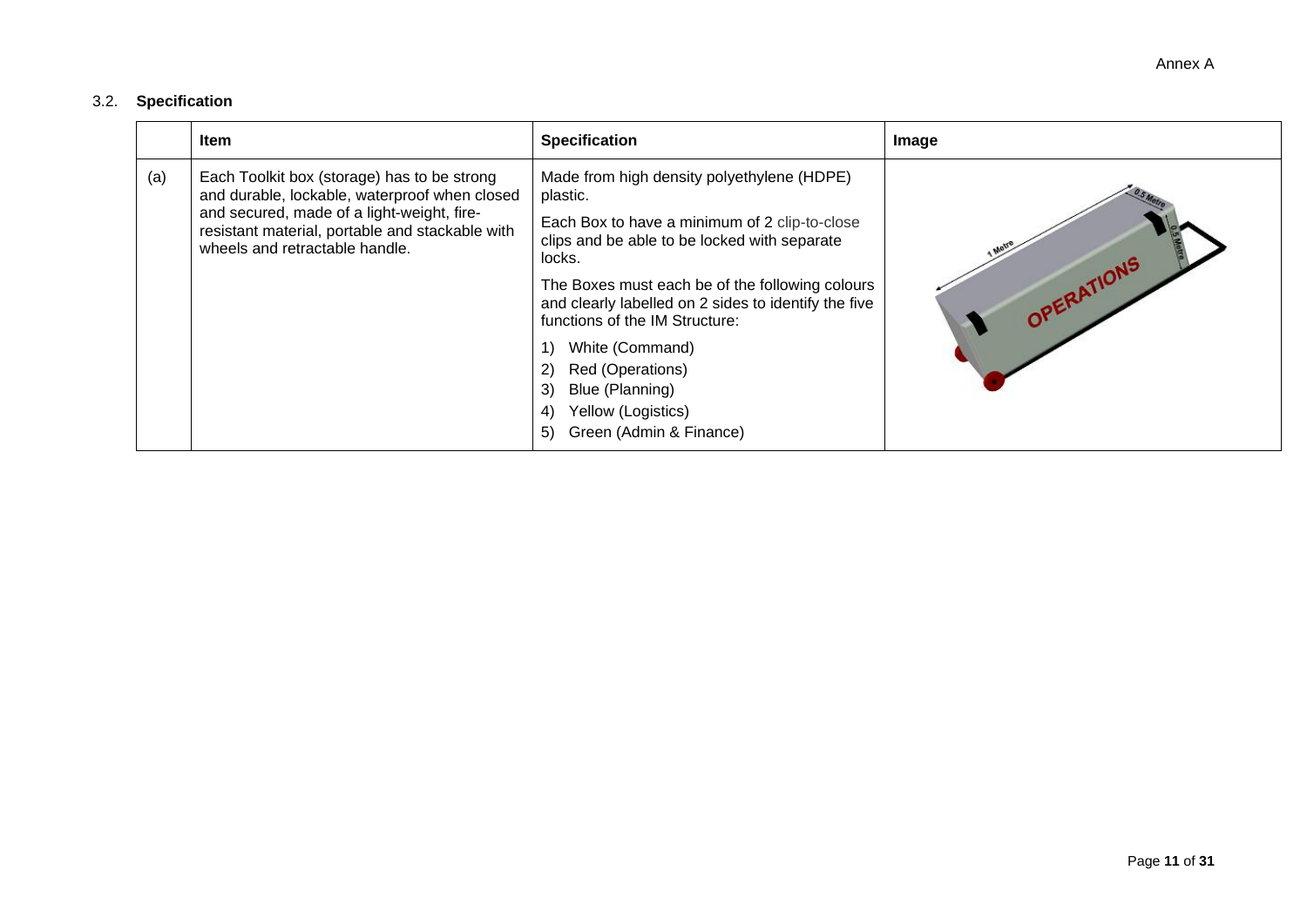**Item Integral** *Integral Specification* **Image** (b) Polyester Bibs/Reflector vests/Tabards, sleeveless, with clear front and rear pockets Durable, washable, colour-fast, non-fading, polyester reflector tabard easy to wear and light in weight. To comply with the relevant SANS Standard. To be fitted with Velcro fasteners to allow for allfit sizes. Each vest to be fitted with a clear pocket in the front and rear of the vest. A5 inserts would then be place in these pockets, depicting the relevant roles and position in the IM Structure, as required. The following colours are required: 1) White (for Command) 2) Red (for Operations) 3) Blue( for Planning) 4) Yellow (for Logistics) 5) Green (for Admin & Finance) 6) Purple (for Observers)  $(c)$  T-Card rack, fitted in portable weather proof kit bag T-Card rack to be made of durable, flexible and foldable material for easy packing – possibly nylon or other durable material. To be able to be hung, or wall-mounted. T-Card rack must be able to folded and be transported. Length approximately 1 metres in width and 1-2 metres length. There must be sufficient slots, equally spaced, both vertically and horizontally positioned, to hold the T-Cards in place with the top length of the t-card exposed. The T-Card rack should be able to be easily unfolded and hung.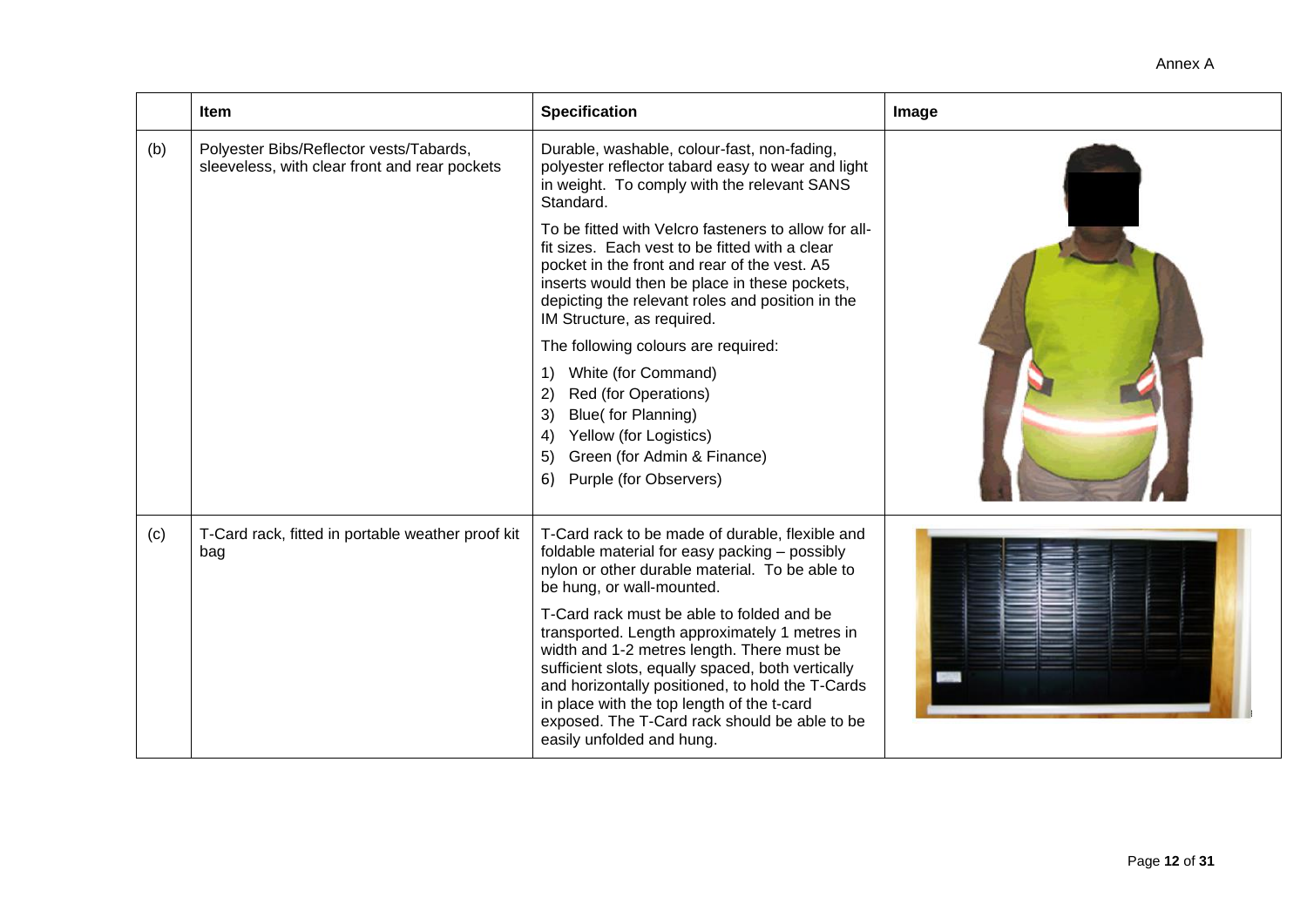|     | Item                                                                                                                               | <b>Specification</b>                                                                                                                                                                                                                                                                        | Image                                                                                                                                                                                                                                                                                                                                                                                                                                                                                                          |
|-----|------------------------------------------------------------------------------------------------------------------------------------|---------------------------------------------------------------------------------------------------------------------------------------------------------------------------------------------------------------------------------------------------------------------------------------------|----------------------------------------------------------------------------------------------------------------------------------------------------------------------------------------------------------------------------------------------------------------------------------------------------------------------------------------------------------------------------------------------------------------------------------------------------------------------------------------------------------------|
| (d) | Modular T-Cards, colour coded according to<br>IMS Functions, and text printed on back and<br>front for easy overview all resources | Die cut T-shape resource Status Cards, also<br>known as "T-Cards," to be used to record and<br>visually display the status and location of<br>resources assigned to the incident.<br>150 x 200mm PRINT both sides<br>White 1 x A4 Bond Proof Printed Black front only<br>on (Matt), 300gsm, | <b>150mm</b><br>40mm<br>200mm<br>30mm<br>90mm                                                                                                                                                                                                                                                                                                                                                                                                                                                                  |
| (e) | Planning P A0 posters                                                                                                              | Laminated with the IMS "Planning P" printed.<br>Laminated A0 posters - 1188 x 840 mm<br>Printed full colour front only on Satin, 190g/m <sup>2</sup> ,<br>white                                                                                                                             | sere for plan<br>Tactics<br><b>Planning</b><br>meeting<br>4<br><b>Prepare for</b><br>reparations<br>Tactics<br>approval o<br>reasing<br>Command and<br>Operation<br>General Staff<br>hielas<br>recting.<br>Incident Comina<br>relement plans and<br>meeting:<br>Command and<br>Develop/update<br><b>General Staff</b><br>objectives<br>Initial Command<br>meeting<br>Initial incident<br>briefing<br>kial assessment and<br><b>Jesponse</b><br>Minor<br>Medium<br>Code 4, 5, 6<br><b>Vajor</b><br>Notification |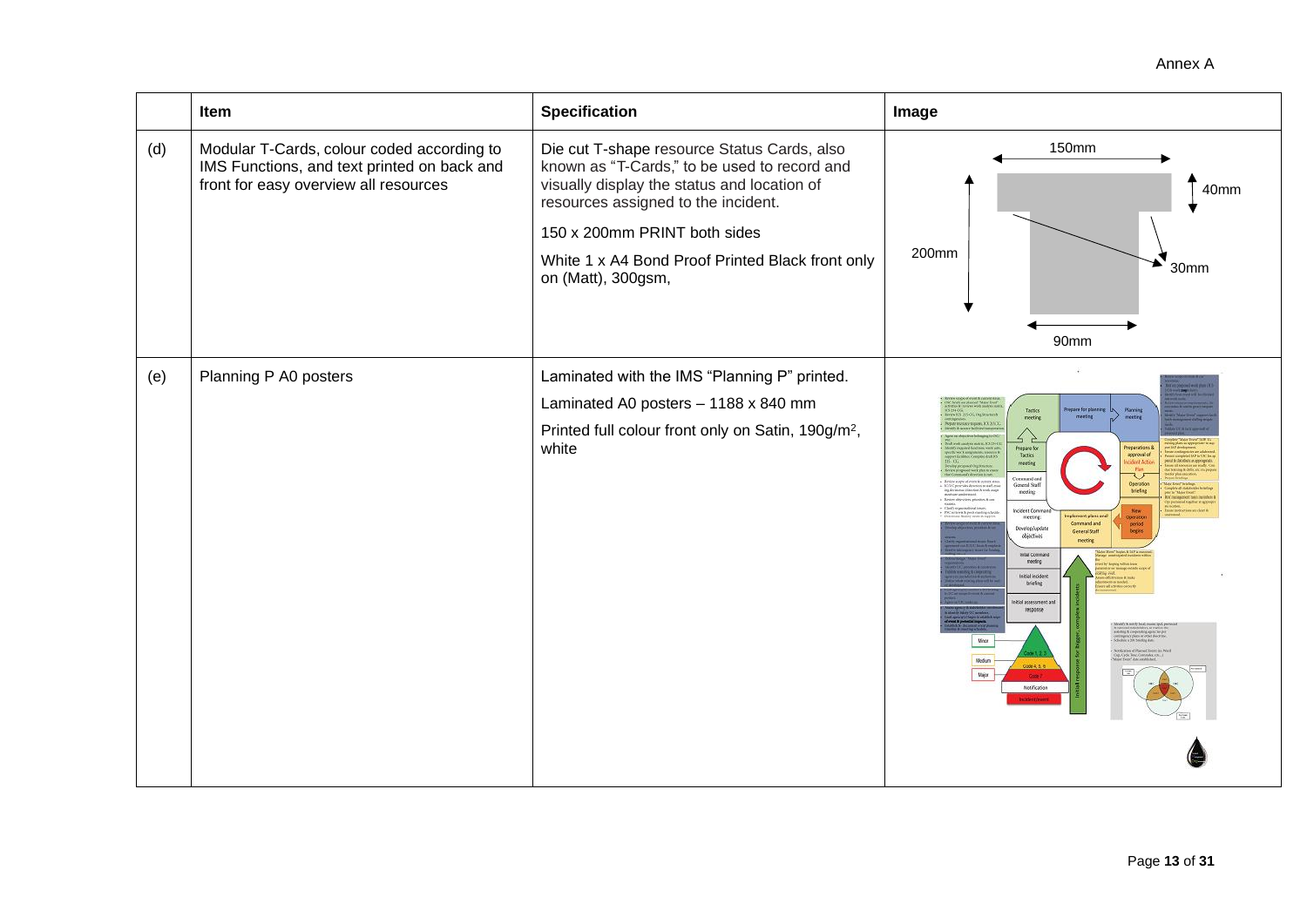|     | Item                                          | <b>Specification</b>                                                                | Image                                                                                                                                                                                                                                                                                                                                                                                                                                                                    |
|-----|-----------------------------------------------|-------------------------------------------------------------------------------------|--------------------------------------------------------------------------------------------------------------------------------------------------------------------------------------------------------------------------------------------------------------------------------------------------------------------------------------------------------------------------------------------------------------------------------------------------------------------------|
| (f) | Update Notice Boards (A0), with printed text  | White, laminated, easy wipe and clean for<br>writing.                               |                                                                                                                                                                                                                                                                                                                                                                                                                                                                          |
|     |                                               | Laminated with the IMS "Planning P" printed.                                        |                                                                                                                                                                                                                                                                                                                                                                                                                                                                          |
|     |                                               | A0 posters - 1,188 x 840mm                                                          |                                                                                                                                                                                                                                                                                                                                                                                                                                                                          |
|     |                                               | Printed full colour front only on Satin, 190g/m <sup>2</sup> ,<br>white             |                                                                                                                                                                                                                                                                                                                                                                                                                                                                          |
| (g) | Objective Boards (A0) with printed text       | White, laminated, printed full colour front only on<br>Satin, 190g/m <sup>2</sup>   | <b>OBJECTIVE</b><br>Operational Period: The Contract of the Contract of the Contract of the Contract of the Contract of the Contract of the Contract of the Contract of the Contract of the Contract of the Contract of the Contract of the Contra<br>Date: Time:<br>1) and the contract of the contract of the contract of<br>$\ket{2}$<br>$\vert 3 \rangle$<br>$\left\langle 4 \right\rangle$<br>$\mathcal{S}\left\langle \mathcal{S}\right\rangle$<br>(6)<br>7)<br>83 |
| (h) | Meeting Schedule Board (A0) with printed text | White, laminated, printed full colour front only on<br>Satin, 190g/m <sup>2</sup> , |                                                                                                                                                                                                                                                                                                                                                                                                                                                                          |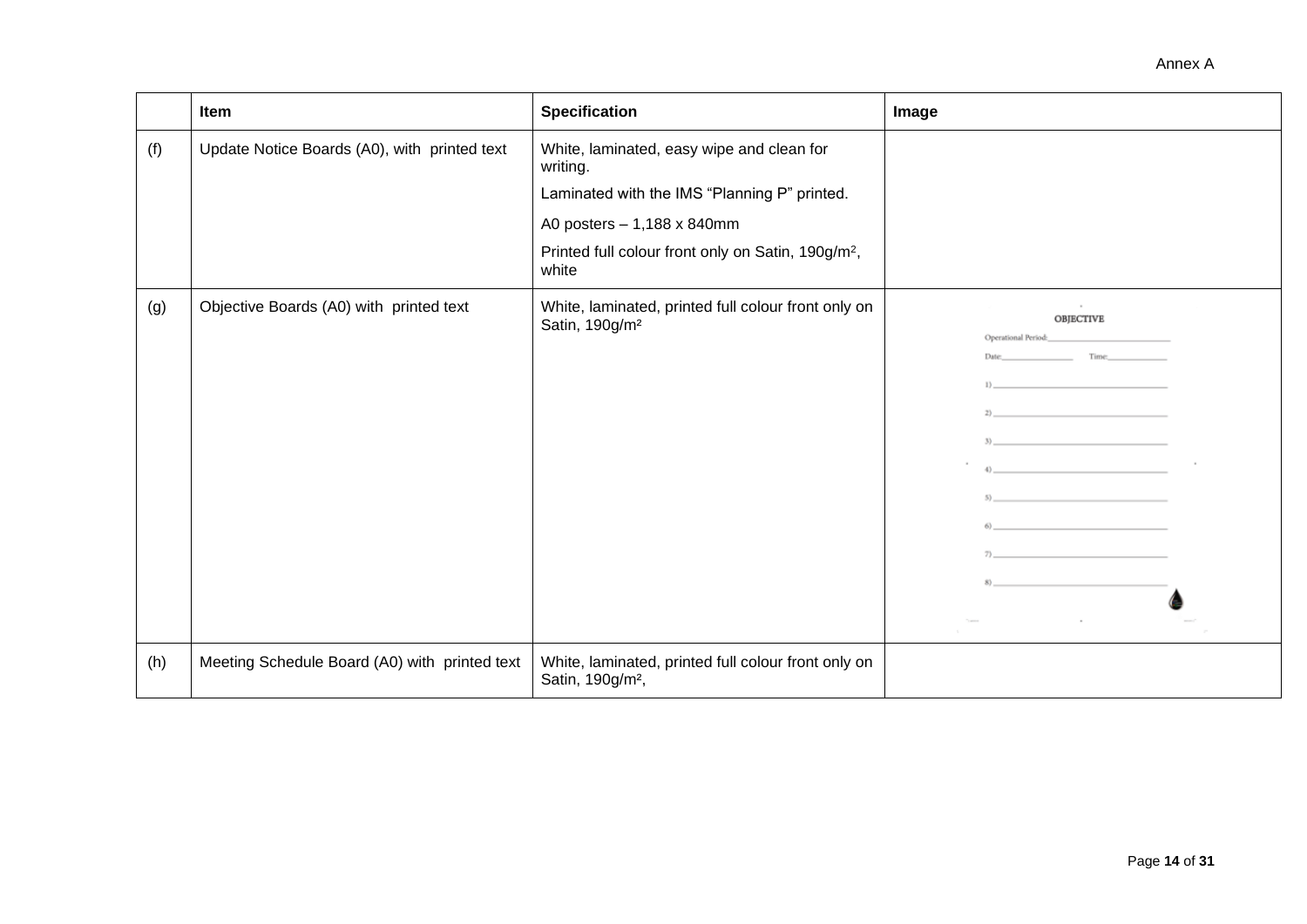|     | Item                                         | <b>Specification</b>                                                                                 | Image                                                                                                                                                                                                                                                                                                                                                                                                                                                                                                                                                                                                                                                                                                                                                                                                                                                                                                                                                                                                                                                                                                                                                                                                                                                                        |
|-----|----------------------------------------------|------------------------------------------------------------------------------------------------------|------------------------------------------------------------------------------------------------------------------------------------------------------------------------------------------------------------------------------------------------------------------------------------------------------------------------------------------------------------------------------------------------------------------------------------------------------------------------------------------------------------------------------------------------------------------------------------------------------------------------------------------------------------------------------------------------------------------------------------------------------------------------------------------------------------------------------------------------------------------------------------------------------------------------------------------------------------------------------------------------------------------------------------------------------------------------------------------------------------------------------------------------------------------------------------------------------------------------------------------------------------------------------|
| (i) | Meeting Agenda (A1) with printed text        | White, laminated, printed full colour front only on<br>Satin, 190g/m <sup>2</sup> ,                  | $\sim$<br><b>AGENDA</b><br>Section: The Section of the Section of the Section of the Section of the Section of the Section of the Section of the Section of the Section of the Section of the Section of the Section of the Section of the Section of the<br>Meeting: The Meeting:<br>Time: Times<br>Date: The Contract of the Contract of the Contract of the Contract of the Contract of the Contract of the Contract of the Contract of the Contract of the Contract of the Contract of the Contract of the Contract of the Cont<br>Agenda Items<br>$1) \underline{\hspace{2cm}}$<br>$2)$ and $2)$ and $2)$ and $2)$<br>$3)$ and $2$ and $2$ and $2$ and $2$ and $2$ and $2$ and $2$ and $2$ and $2$ and $2$ and $2$ and $2$ and $2$ and $2$ and $2$ and $2$ and $2$ and $2$ and $2$ and $2$ and $2$ and $2$ and $2$ and $2$ and $2$ and $2$ and $2$<br>(4)<br>$5)$<br>$\begin{picture}(60,6) \put(0,0){\vector(0,1){100}} \put(15,0){\vector(0,1){100}} \put(15,0){\vector(0,1){100}} \put(15,0){\vector(0,1){100}} \put(15,0){\vector(0,1){100}} \put(15,0){\vector(0,1){100}} \put(15,0){\vector(0,1){100}} \put(15,0){\vector(0,1){100}} \put(15,0){\vector(0,1){100}} \put(15,0){\vector(0,1){100}} \put(15,0){\vector(0,1){100}} \put$<br>$7)$ and $       -$<br>8) |
| (j) | Resource status board (A0) with printed text | A0 posters - 1,188 x 840mm<br>Printed full colour front only on Satin, 190gm <sup>2</sup> ,<br>white |                                                                                                                                                                                                                                                                                                                                                                                                                                                                                                                                                                                                                                                                                                                                                                                                                                                                                                                                                                                                                                                                                                                                                                                                                                                                              |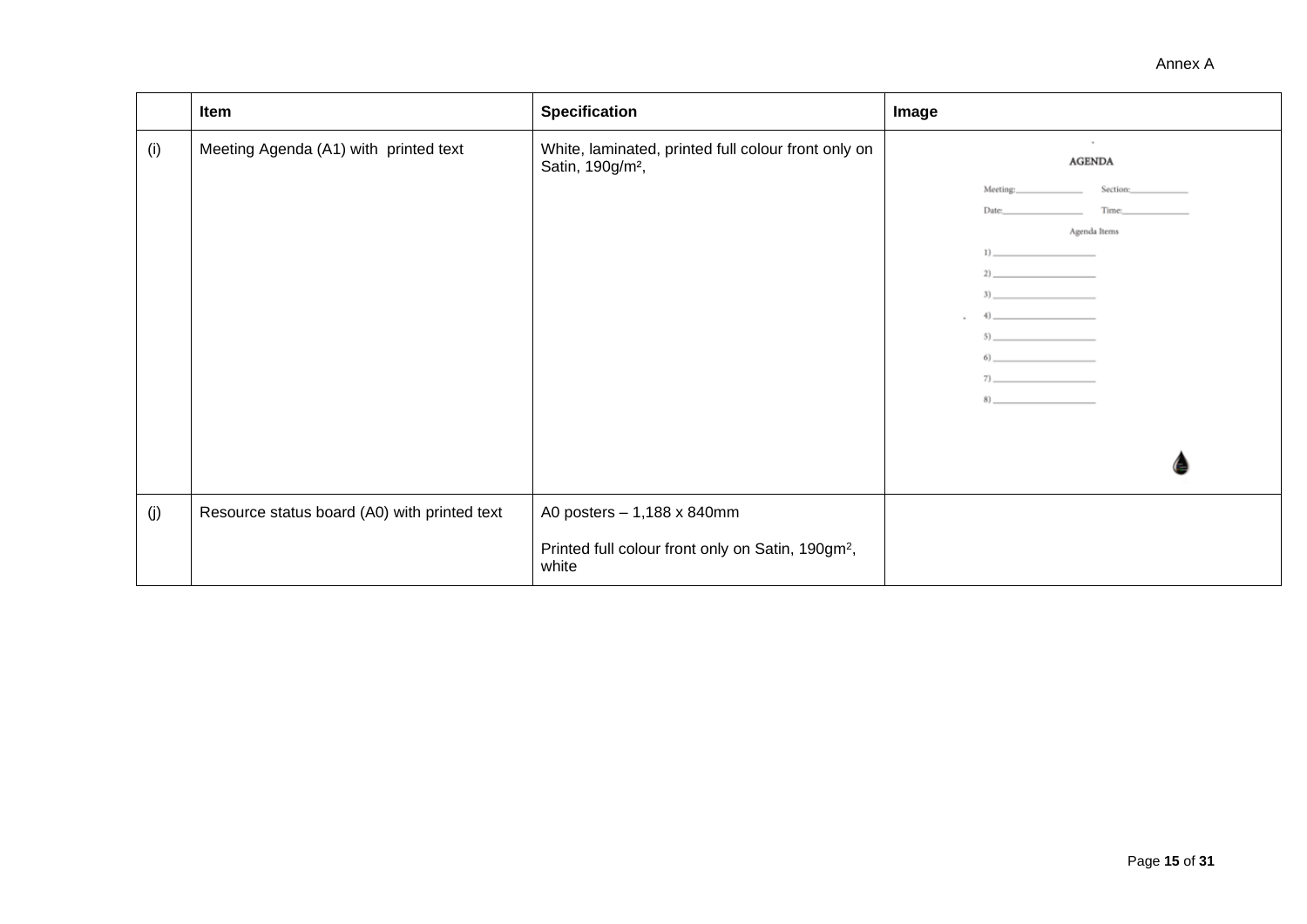|     | Item                          | <b>Specification</b>                                                                                   | Image                                                                                                                                                                                                                                                                                                                                                                                                                                                                                                                                                                                                                                                                                        |
|-----|-------------------------------|--------------------------------------------------------------------------------------------------------|----------------------------------------------------------------------------------------------------------------------------------------------------------------------------------------------------------------------------------------------------------------------------------------------------------------------------------------------------------------------------------------------------------------------------------------------------------------------------------------------------------------------------------------------------------------------------------------------------------------------------------------------------------------------------------------------|
| (k) | IMS chart (A0)                | A0 posters - 1,188 x 840 mm<br>Printed full colour front only on Satin, 190g/m <sup>2</sup> ,<br>white | <b>Incident Command</b><br>Function<br>Direct Command<br>DOT/SAMSA<br>Unified Command<br>Support Staff<br>Public Information<br>Officer<br>· Industry<br>· DMRE/PASA<br>Liaison Officer<br>Legal Officer<br>Incident Safety Officer<br>Logistics<br><b>Operations</b><br>Finance/Admir<br>Function<br><b>Planning</b><br>Function<br><b>Function</b><br><b>Function</b><br><b>IMRE/PASA</b><br>DOT/SAMSA<br>DEFF<br><b>NDMC</b><br>ral Staff<br>DEFF<br>NDMC<br>Industry<br>$\blacksquare$ NDMC<br>NDMC<br>Industry<br>Industry<br>Mindustry<br>DoT/Treasury                                                                                                                                 |
| (1) | IM Structure (A0) - With text | A0 posters - 1,188 x 840 mm<br>Printed full colour front only on Satin, 190g/m <sup>2</sup> ,<br>white | <b>Incident Command</b><br>Function<br><b>Develop Incident</b><br><b>Response Objectives</b><br><b>Support Staff</b><br>Approves resource<br>orders and<br>demobilisation<br>Finance/Admin<br><b>Logistics Function</b><br><b>Planning Function</b><br><b>Operations Function</b><br>Function<br><b>Orders resources</b><br><b>Develops Incident</b><br><b>Procures and</b><br>Identifies, assigns,<br><b>Action Plan</b><br>pays for<br>and supervises the<br>resources<br>resources need to<br><b>Tracks resources</b><br>accomplish the<br><b>Report costs</b><br>Identifies shortage<br>incident objectives<br>of resources<br><b>Approves resources</b><br>orders and<br>demobilisation |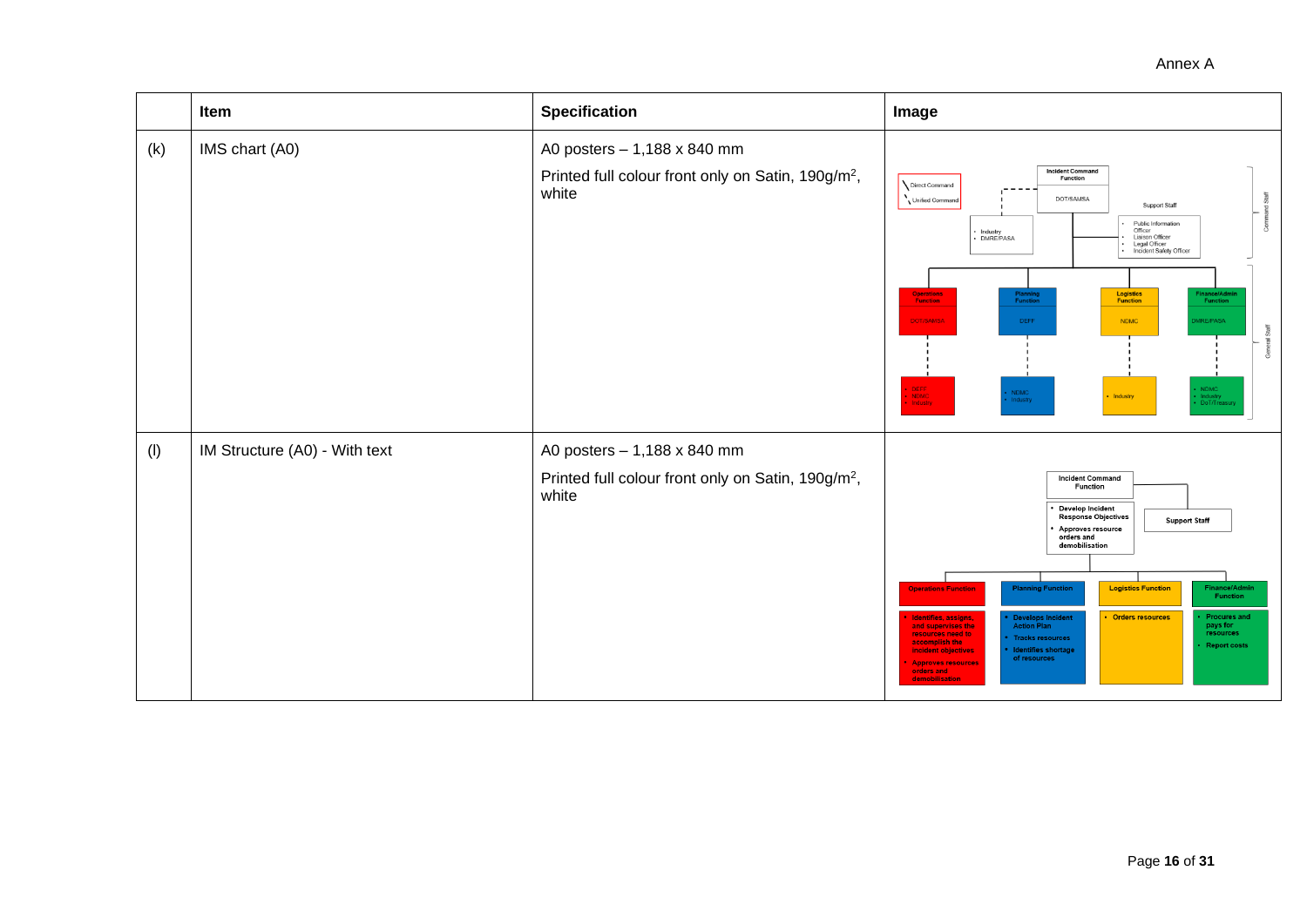|     | Item                               | <b>Specification</b>                                                                                                                                                                                                             |                                                                                                                                               | Image |
|-----|------------------------------------|----------------------------------------------------------------------------------------------------------------------------------------------------------------------------------------------------------------------------------|-----------------------------------------------------------------------------------------------------------------------------------------------|-------|
| (m) | IM Structure (A0) - Blank          | A0 posters - 1,188 x 840 mm<br>Printed full colour front only on Satin, 190g/m <sup>2</sup> ,<br>white<br>A chart with the IM Structure with blank spaces<br>to be populated as required.                                        |                                                                                                                                               |       |
| (n) | Meeting Board A0 with printed text | Meeting Board (designed to be portable and<br>printed with specific tables)<br>A0 posters - 1,188 x 840 mm<br>Printed full colour front only on Satin, 190g/m <sup>2</sup> ,<br>white                                            |                                                                                                                                               |       |
| (0) | IMS forms (A4) with printed text   | Printed on normal white A4 printing paper.<br>Indicate below quantity required:<br><b>IMS 201</b><br><b>IMS 202</b><br><b>IMS 203</b><br><b>IMS 204</b><br><b>IMS 205</b><br><b>IMS 205A</b><br><b>IMS 206</b><br><b>IMS 207</b> | <b>IMS 210</b><br><b>IMS 211</b><br><b>IMS 212</b><br><b>IMS 213</b><br><b>IMS 214</b><br><b>IMS 215</b><br><b>IMS 215A</b><br><b>IMS 218</b> |       |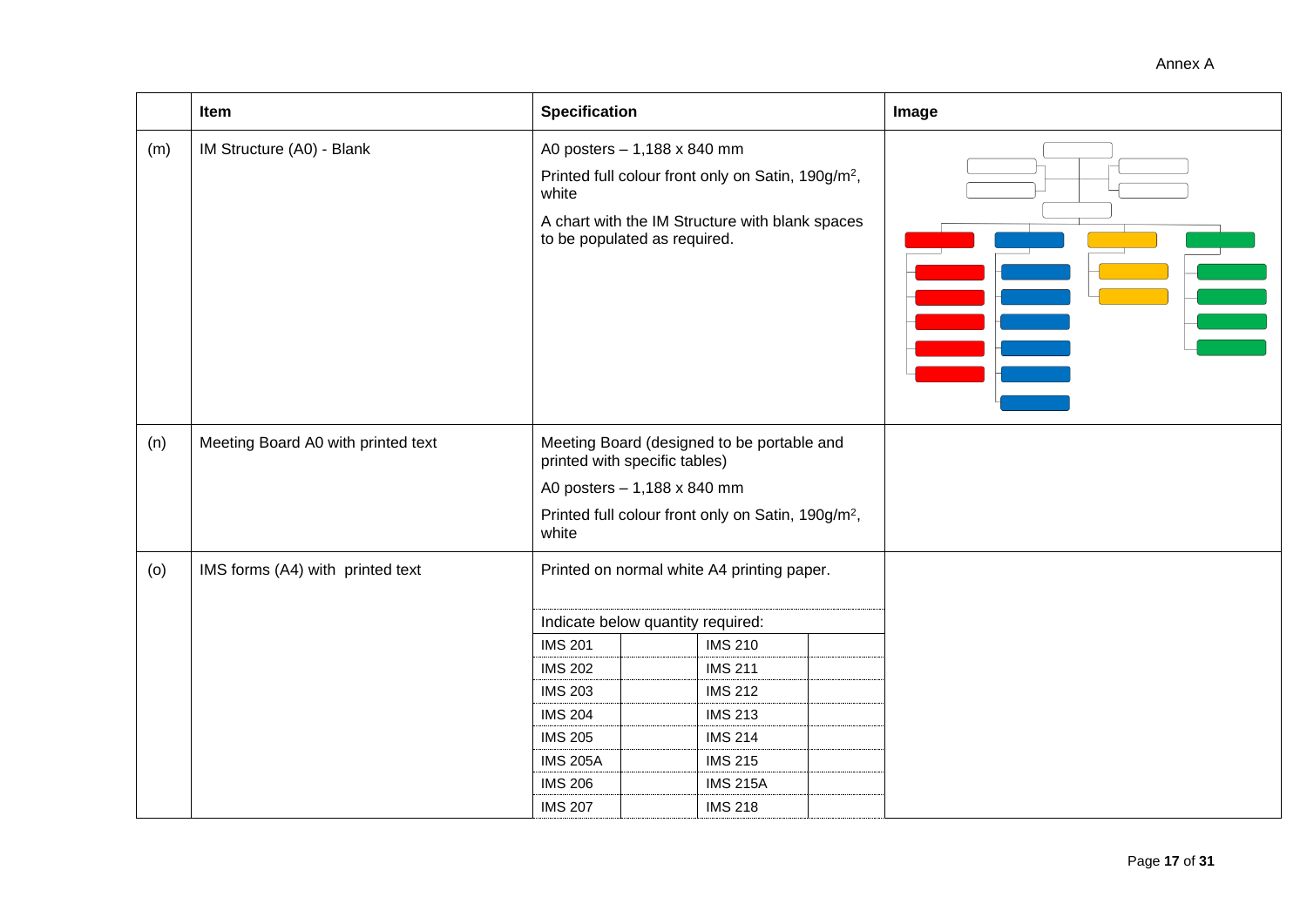|     | Item            | <b>Specification</b> |  |                                                                                                                                                                                                           | Image                                                                                                             |  |  |
|-----|-----------------|----------------------|--|-----------------------------------------------------------------------------------------------------------------------------------------------------------------------------------------------------------|-------------------------------------------------------------------------------------------------------------------|--|--|
|     |                 | <b>IMS 208</b>       |  | <b>IMS 220</b>                                                                                                                                                                                            |                                                                                                                   |  |  |
| (p) | IMS Manual (A4) | <b>IMS 209</b>       |  | <b>IMS 221</b><br>DIGITAL, 202pp (101 Leaves), printed full<br>colour, double sided printed on normal white A4<br>printing paper, with clear front cover, & hard<br>back cover, Wiro (Spiral Coil Bound). | <b>Republic of South Africa</b><br>Incident Management System (IMS)<br>Manual<br><b>Maritime</b><br>November 2019 |  |  |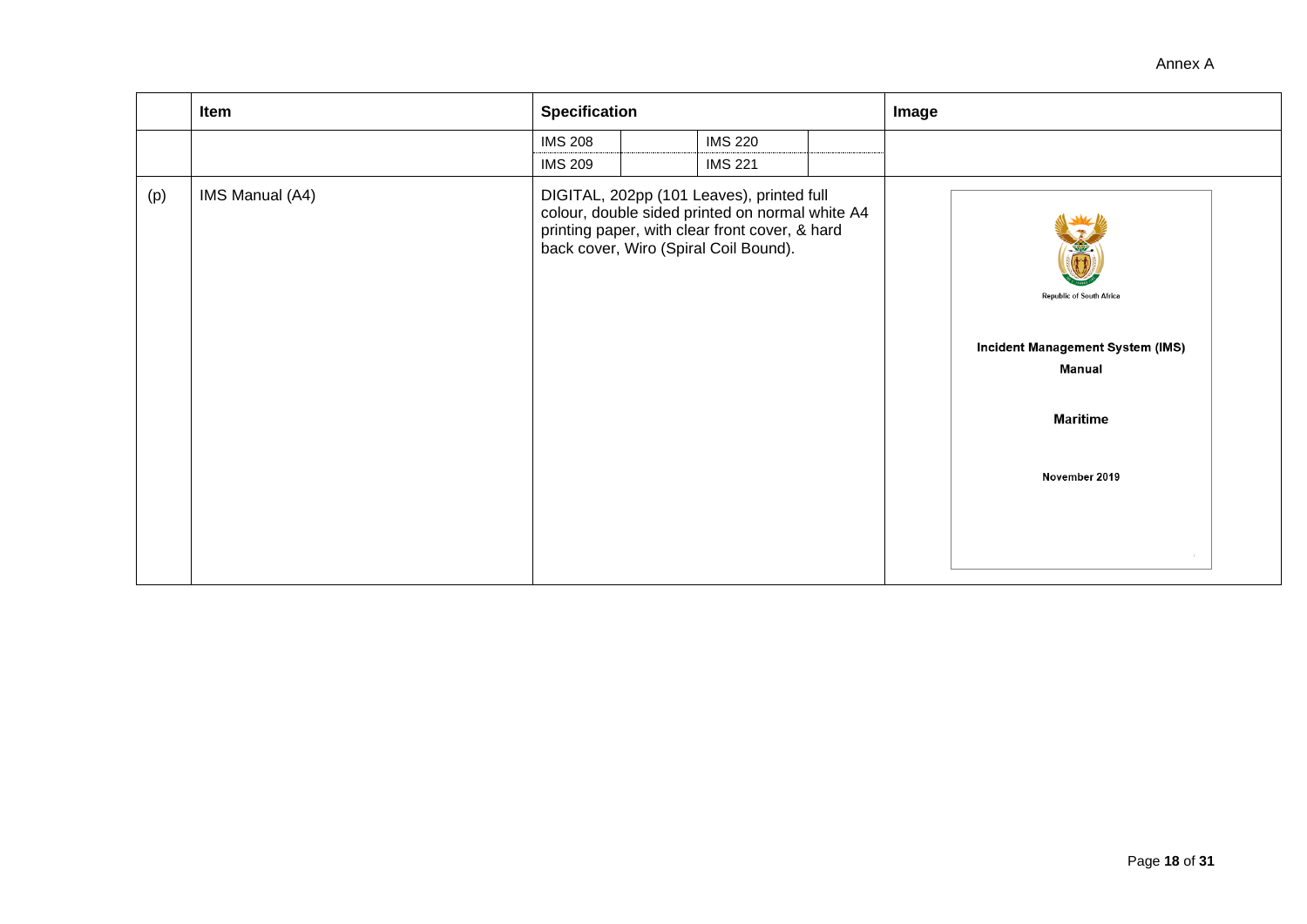|     | Item                                     | <b>Specification</b>                                                                                                                                                                                                                                                                                                                                                                                                           | Image                                                                              |
|-----|------------------------------------------|--------------------------------------------------------------------------------------------------------------------------------------------------------------------------------------------------------------------------------------------------------------------------------------------------------------------------------------------------------------------------------------------------------------------------------|------------------------------------------------------------------------------------|
| (q) | IMS Handbook (A5), with waterproof pages | DIGITAL, 240pp (120 Leaves) Text + Frosted<br>Acetate Front & Back Cover, 30 x A3 Digital<br>Double Sided Colour Proofs, Frosted Front &<br>Back Cover (x2):, PVC Non Reflective (Frosted),<br>500 Micron, Clear (not printed), 8 Page Text<br>(x30):, Printed Full Colour both sides on Gloss<br>Art, 170gsm, White, Trimmed to size, Spiral Coil<br>Bound (Black) on the 150mm side (31.8mm<br>wide), 150 x 100mm (Portrait) | <b>REPUBLIC OF SOUTH AFRICA</b><br>Oil Spill Incident Managment System<br>Handbook |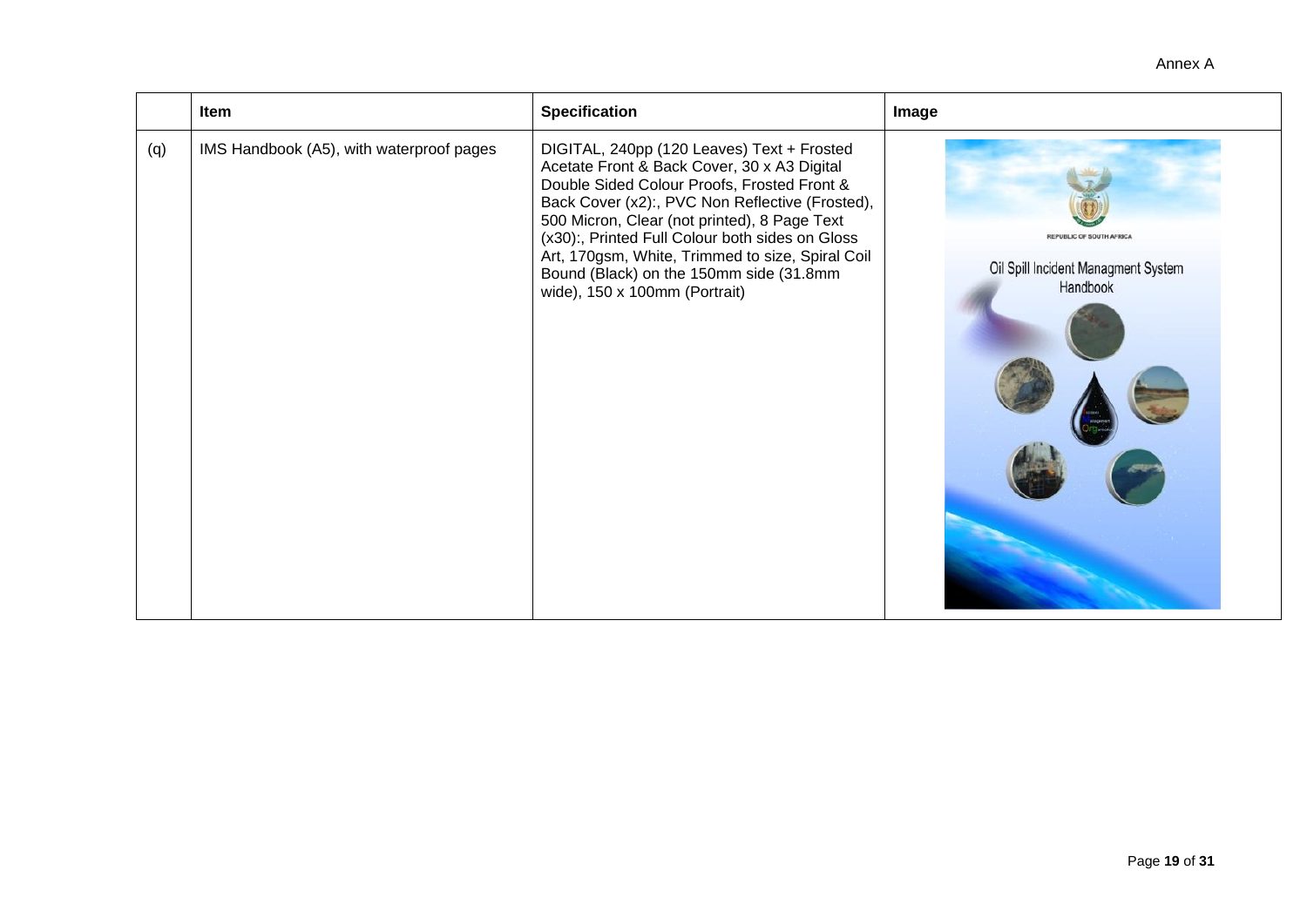| <b>Specification</b><br>Item<br>Image                                                                                                                                                                                                                                                                                                                                                                                                                                                                                                                                                                                                                                                                                                                                                                                                                                                                                                             |  |
|---------------------------------------------------------------------------------------------------------------------------------------------------------------------------------------------------------------------------------------------------------------------------------------------------------------------------------------------------------------------------------------------------------------------------------------------------------------------------------------------------------------------------------------------------------------------------------------------------------------------------------------------------------------------------------------------------------------------------------------------------------------------------------------------------------------------------------------------------------------------------------------------------------------------------------------------------|--|
| NOSCP Vol 1, Vol 2 and all Annexures and<br>DIGITAL, printed full colour, double sided, with<br>(r)<br>transport<br>SAMSA<br>Appendices (A4)<br>Front & Back Cover, Wiro (Spiral Coil Bound).<br>Printed on normal white A4 printing paper and<br>South Africa's<br>bound in a suitable arch level file, with a copy of<br>National Oil Spill Contingency Plan (NOSCP)<br>Maritime<br>the cover page on the outside (front).<br>2019-2024<br>Volume 1<br><b>Implementation Plan</b><br>Date 01 October 2019<br>Amendment 0<br><b>Incident Reporting</b><br>Report any marine oil spill<br>related incident to:<br>Tel: +27(0)21 938 3300<br>transport<br>SAMSA<br>South Africa's<br>National Oil Spill Contingency Plan (NOSCP)<br><b>Maritime</b><br>Volume 2<br><b>Response Strategies</b><br>Date 01 October 2019<br>Amendment 0<br><b>Incident Reporting</b><br>Report any marine oil spill<br>related incident to:<br>Tel: +27(0)21 938 3300 |  |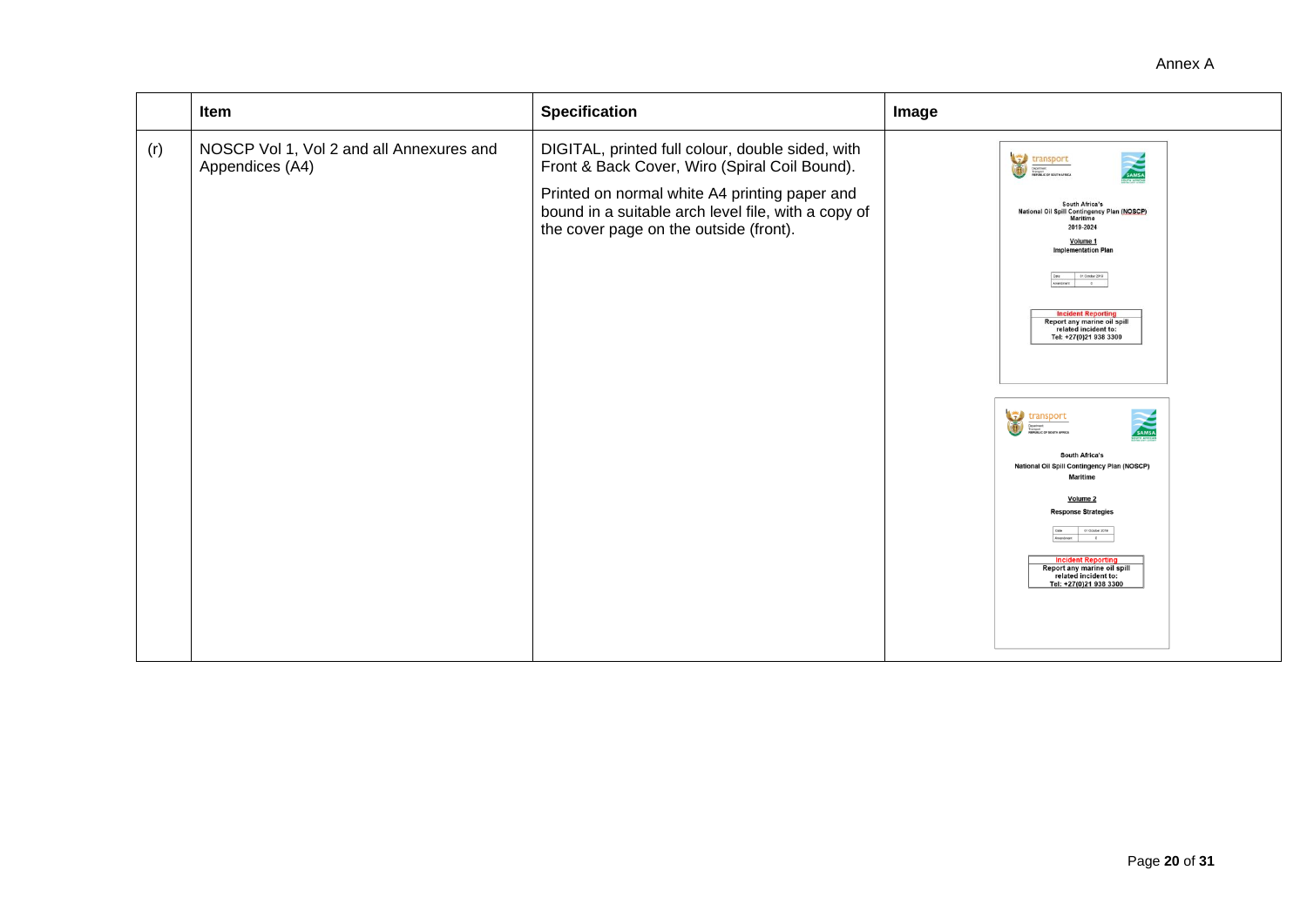|     | <b>Item</b>                                                                                                 | <b>Specification</b>                                                                                                                                                                                                                        | Image                                                                                                                                                                                                             |
|-----|-------------------------------------------------------------------------------------------------------------|---------------------------------------------------------------------------------------------------------------------------------------------------------------------------------------------------------------------------------------------|-------------------------------------------------------------------------------------------------------------------------------------------------------------------------------------------------------------------|
| (s) | National Oiled Marine Wildlife Preparedness<br>and Response Contingency Plan (NOWPRCP)<br>and all Annexures | DIGITAL, printed full colour, double sided, with<br>Front & Back Cover, Wiro (Spiral Coil Bound).<br>Printed on normal white A4 printing paper and<br>bound in a suitable arch level file, with a copy of<br>the cover page on the outside. | transport<br>National Oiled Marine Wildlife Preparedness<br>and Response Contingency Plan (NOWPRCP)<br><b>Incident Reporting</b><br>Report any marine oil spill<br>related incident to:<br>Tel: +27(0)21 938 3300 |
| (t) | <b>USB Flash Drive</b>                                                                                      | 8 GB or more, with personalised graphics and<br>logo                                                                                                                                                                                        |                                                                                                                                                                                                                   |
| (u) | Parrot interactive white board system                                                                       | Interactive Whiteboard eBoard Multi 1,680mm x<br>1,314mm                                                                                                                                                                                    |                                                                                                                                                                                                                   |
| (v) | Non - Reflective Board for Interactive System                                                               |                                                                                                                                                                                                                                             |                                                                                                                                                                                                                   |
| (w) | Portable Data Projector, together with a<br>durable case                                                    | Mini Portable 1080P 55,000 Hours LED<br>Projector, compatible with Laptop HDMI VGA                                                                                                                                                          |                                                                                                                                                                                                                   |
| (x) | Portable colour printer, together with a durable<br>case                                                    | All-in-one (print, scan, copy) laser jet colour<br>printer capable of printing large volumes of<br>paper.<br>Single- and double-sided printing<br>Connectivity: USB, Wireless, or Bluetooth                                                 |                                                                                                                                                                                                                   |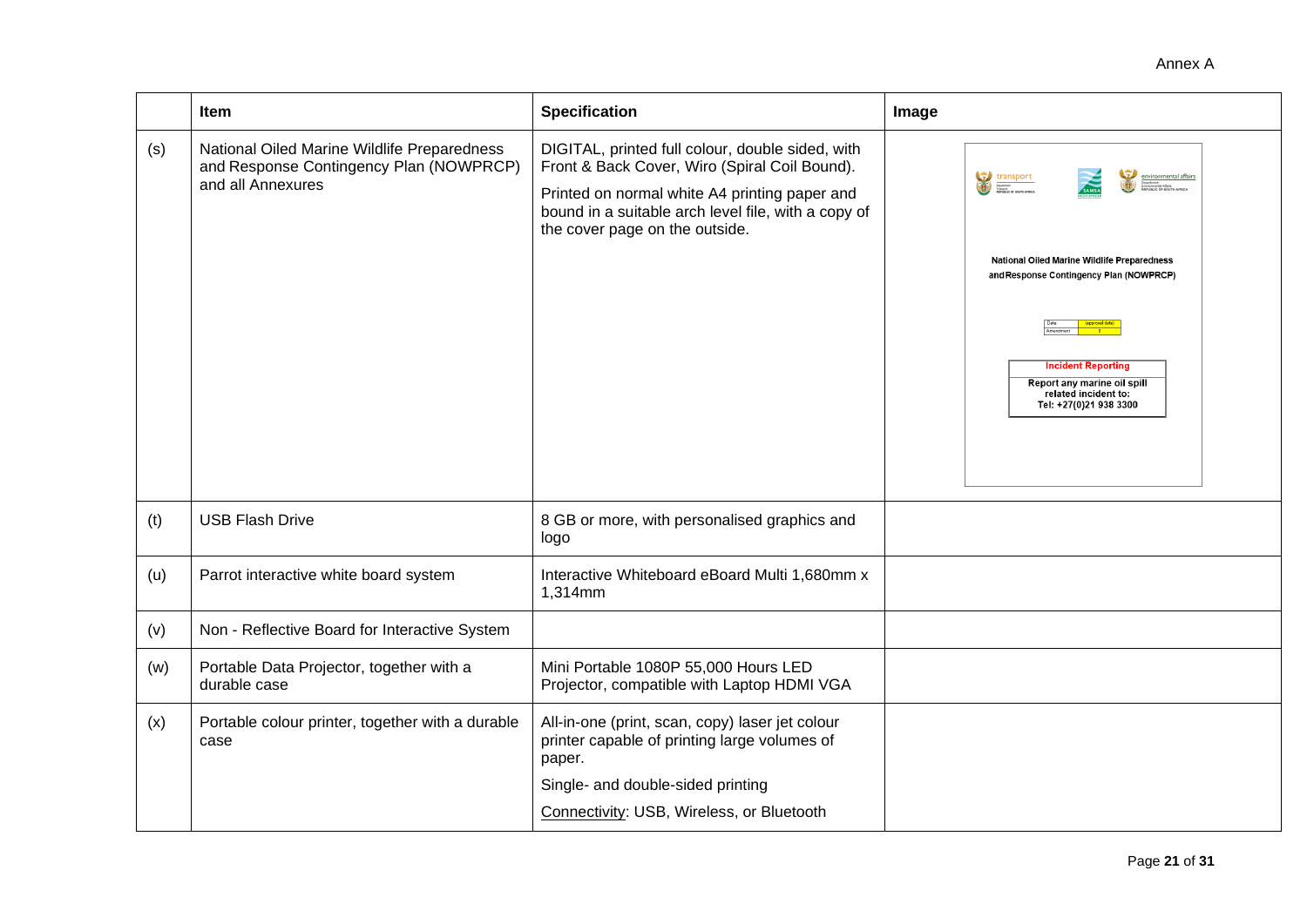|     | Item                                                                                                                                                                                                     | <b>Specification</b>                                                                                                                                                                                                                                                                                                                                                                                                                                                                                                                                                                                                                                                                                                      | Image |
|-----|----------------------------------------------------------------------------------------------------------------------------------------------------------------------------------------------------------|---------------------------------------------------------------------------------------------------------------------------------------------------------------------------------------------------------------------------------------------------------------------------------------------------------------------------------------------------------------------------------------------------------------------------------------------------------------------------------------------------------------------------------------------------------------------------------------------------------------------------------------------------------------------------------------------------------------------------|-------|
|     |                                                                                                                                                                                                          | Printer must be portable                                                                                                                                                                                                                                                                                                                                                                                                                                                                                                                                                                                                                                                                                                  |       |
| (y) | Waterproof Dry Bag, made of high-<br>performance waterproof fabric and fully seam<br>sealed; to be used when equipment from the<br>Toolbox is to be taken to an off-site location<br>without getting wet | Material: 100% Nylon PU Waterproof<br>(a)<br>Coating<br>Waterproof Index: $\geq 5,000$<br>(b)<br>Colour: Black<br>(c)<br>Size: Bidder to suggest suitable size<br>(d)<br>bags<br>Capacity: Bidder to suggest suitable<br>(e)<br>capacity<br>Soft and flexible for easy storage<br>(f)<br>Reinforced stitching on all stress points<br>(g)<br>Durable, wipe clean and easy to store<br>(h)<br>away<br>Made of high-performance waterproof<br>(i)<br>fabric and fully seam sealed<br>Closure mechanism to lock out all<br>(i)<br>moisture and makes the bag airtight<br>Compressible and convenient to carry<br>(k)<br>Package to include a pouch bag<br>(I)<br>Soft and flexible for easy storage<br>(m)<br>Durable<br>(n) |       |
| (z) | Projector screen, together with a durable case                                                                                                                                                           | 2,440mm x 2,440mm (View 2340 x 2340) 1:1                                                                                                                                                                                                                                                                                                                                                                                                                                                                                                                                                                                                                                                                                  |       |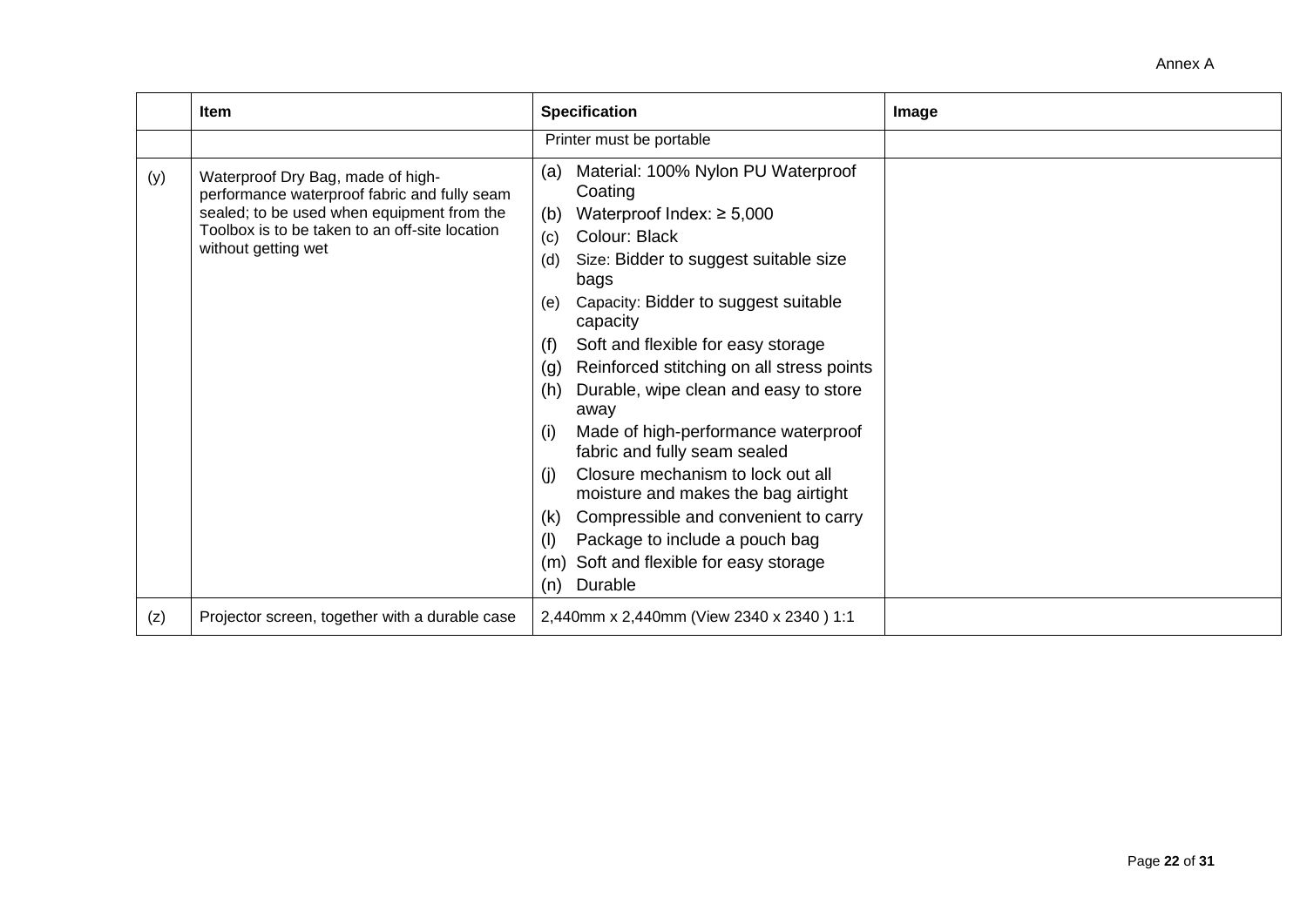# **4. Documentation to be included in the Bidder's Offer**

- 4.1. Agreement. In the event of a consortium, or group of companies jointly delivering a response, full details are required of each of the legal entities involve.
- 4.2. Proof of knowledge and understanding of the required activities
- 4.2.1. Proof of work experience of the Bidders Team in suppling and delivering the required Product and/or Services as indicated above.
- 4.3. Confirmation of the Validity Period of Tender.

# **5. Timeframe**

- 5.1. All Toolkits to be delivered by no later than **30 April 2022** to the address indicated in **point 6** below
- 5.2. The Tender closes at 11h00 on the **31st of January 2022** and no late bids will be considered.

## **6. Delivery Address**

South African Maritime Safety Authority 2<sup>nd</sup> Floor Table Bay building Tygerberg Park 163 Uys Krige Drive Plattekloof Cape Town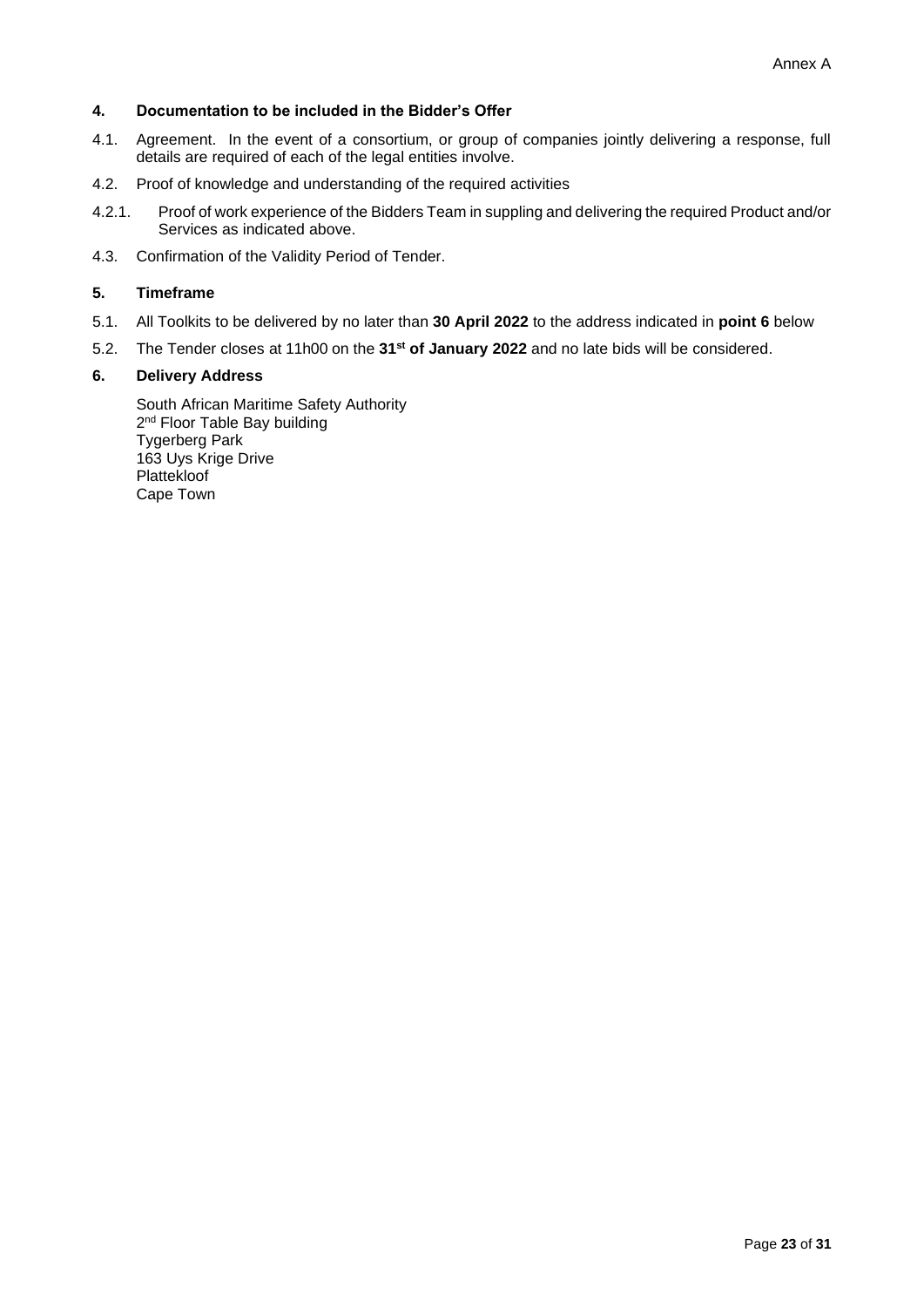



# **Terms of Reference**

#### **Incident Management Organisation (IMOrg)**

#### **Purpose**

With the tenure of the Operation Phakisa Initiative B1 Working Group (WG) that came to an end in October 2017, it is intended that a National Incident Management Organisation (IMOrg) for marine pollution is established during the course of 2018.

It is recommended that the IMOrg considers and adopts its Terms of Reference (ToR), based on the following.

## **1. Responsibilities and Objectives**

The role of the IMOrg is to:

- 1.1. Ensure delivery of the 3-ft Plan of the Operation Phakisa Initiative B1, taking into account the work that had already been done
- 1.2. Provide co-ordinated advice, recommendations and support to the DoT and SAMSA and the appointed Incident Commander on the following matters:
	- (a) Determine the need to conduct risk assessments of hazardous events or scenarios arising from offshore oil and gas activity, as well as, shipping
	- (b) Ensure the development, approval and maintenance of marine pollution contingency plans required, including designation of roles and responsibilities of IMOrg members' organisations.

This is to include a national Hazardous and Noxious Substance (HNS) Contingency Plan that should address the response to non-oil related incidents, including, amongst others, plastic pellets, as well as other response areas within the domain of international maritime transport. The IMOrg should note that it would have to acquire the services of an adequately competent person on this subject matter and associated Associations seconded to support this.

- (c) Verify that pollution response equipment is:
	- (i) Available and operational
	- (ii) Maintained and periodically tested for functionality
	- (iii) Accessible at all times
- (d) Verify personnel are competent to deploy pollution response equipment
- (e) Liaise with Immigration and SARS (Customs) to ensure that the external contractor response personnel and equipment access to South Africa is expedited during the IM structure activation
- (f) Establish and maintain the national pollution response equipment inventory
- (g) Establish and maintain the national training and exercise programmes
- (h) Participate in South African bilateral, multilateral or regional marine spill contingency plan(s) and related arrangements
- (i) Attend to any other matters related to marine pollution preparedness and response as required by the DoT / SAMSA legislative mandates.
- 1.3. Assume the role of the Incident Management Response Team (identified members of the IMOrg, or their designated technical representative), under the direction of the Incident Commander, during an actual response to a specific marine pollution incident, including co-ordinating inputs of each IMOrg member to the response and clean-up efforts.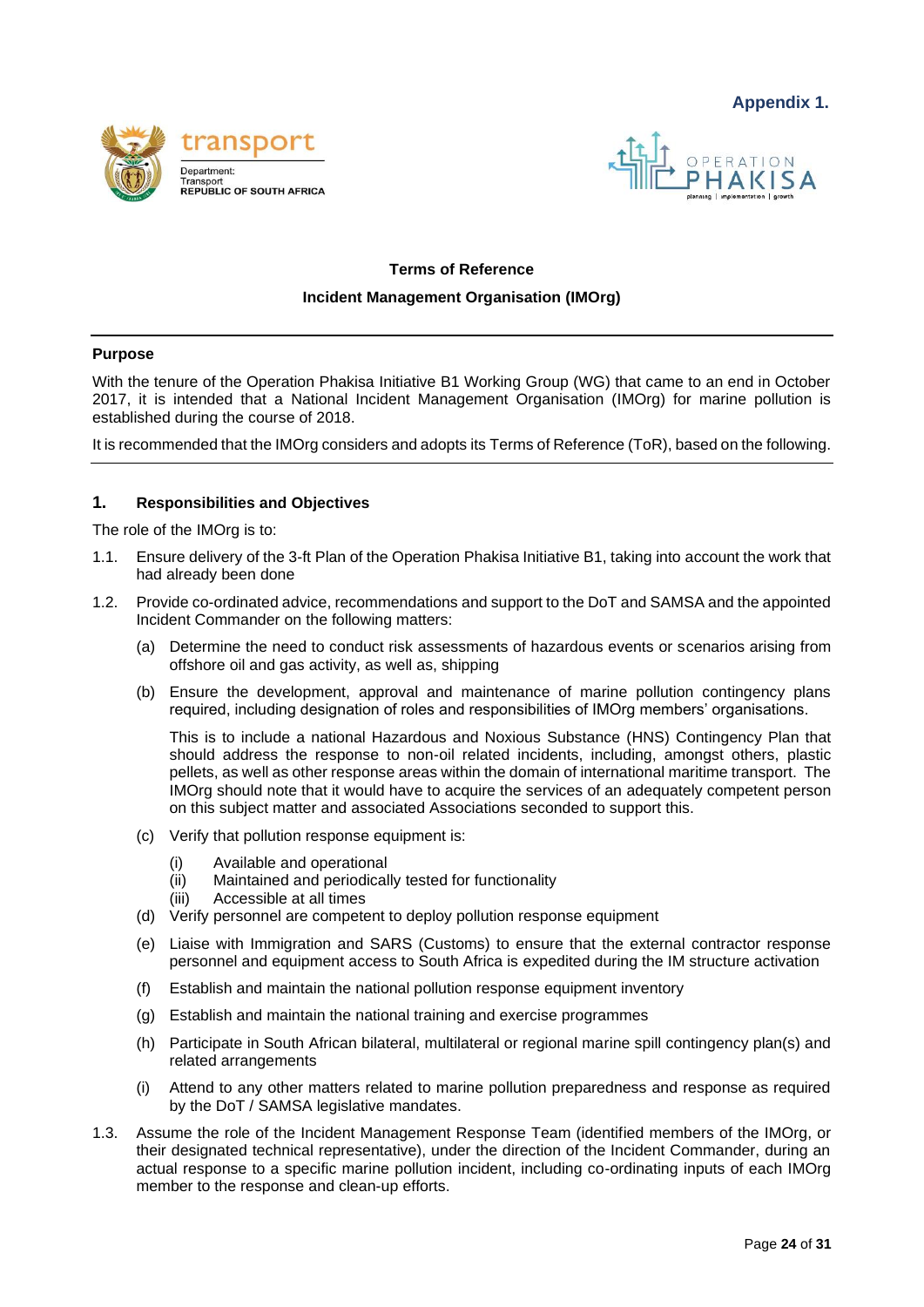The actual composition of the Incident Management Response Team shall be determined by the requirements of the incident, in accordance with the relevant contingency plan.

Members of the IMOrg would act and fulfil their responsibilities according to their departmental mandate.

#### 1.4. **Training and Exercises**

1.4.1 Develop and assist DoT / SAMSA with the implementation of an annual programme of training and exercises in marine pollution control and coastal clean-up.

#### 1.4.2 Training

- 1.4.2.1 Ensure all members of the IMOrg, their respective technical representatives, all members of a Management Response Team for marine pollution and all other responders are trained appropriately. Furthermore, ensure refresher training are undertaken, as and when required.
- 1.4.2.2 Establish and maintain a database of competent and trained personnel. To include related training that had taken place and recommend additional training to be undertaken, as and when required.

#### 1.4.3 Preparedness through joint drills and exercises

- 1.4.3.1 Include in the annual exercises schedules:
	- (a) Joint government-industry exercises, comprising Tabletop exercises, Drills, Functional exercises and Full-scale exercises, as scheduled.
	- (b) Notification exercises at least every 3 months in order to ensure that the alert procedures of the National Oil Spill Contingency Plan (NOSCP) are understood and followed by all concerned parties.
- 1.4.3.2 Test the readiness of parties to respond to an oil spill and mobilise equipment on a regular basis. A national activation exercise should be considered at least once every three (3) years, considering the need to have these exercises in the different coastal provinces of South Africa. Each party playing a role in the exercise will bear its own costs. The national activation exercise will be a combination of an incident management exercise and an equipment deployment exercise.
- 1.4.3.3 Consider any adjustments to the NOSCP following the debriefing after each exercise and drill. The outcomes of such training and exercises shall be used to update and improve the NOSCP and related arrangements.
- 1.4.4 Ensure that each coastal province has a standing Regional Response Team and where possible, ensure that a Mutual Response Team is on standby to provide support to less resourced provinces.
- 1.5. Ensure that the Dashboard is updated and available for providing information to stakeholders.

#### 1.6. **National Administrative Arrangements**

1.6.1 Assist with the development of the National Administrative Arrangements for the use of resources and equipment, including both private sector and government owned equipment and resources, as well as personnel (the DoT, as the policy department, shall act as the facilitator as and when required.

## **2. Members**

2.1. The members of the IMOrg comprise the designated representatives of the following bodies, as a minimum:

## **National Departments**

- 2.1.1 Department of Environmental Affairs (DEA)
- 2.1.2 Department of Mineral Resources (DMR)
- 2.1.3 Department of Transport (DoT)
- 2.1.4 Department of Cooperative Governance and Traditional Affairs (COGTA)
- 2.1.5 National Treasury
- 2.1.6 South African Navy (SA Navy)
- 2.1.7 South African Police Service (SAPS)
- 2.1.8 South African Revenue Service (SARS)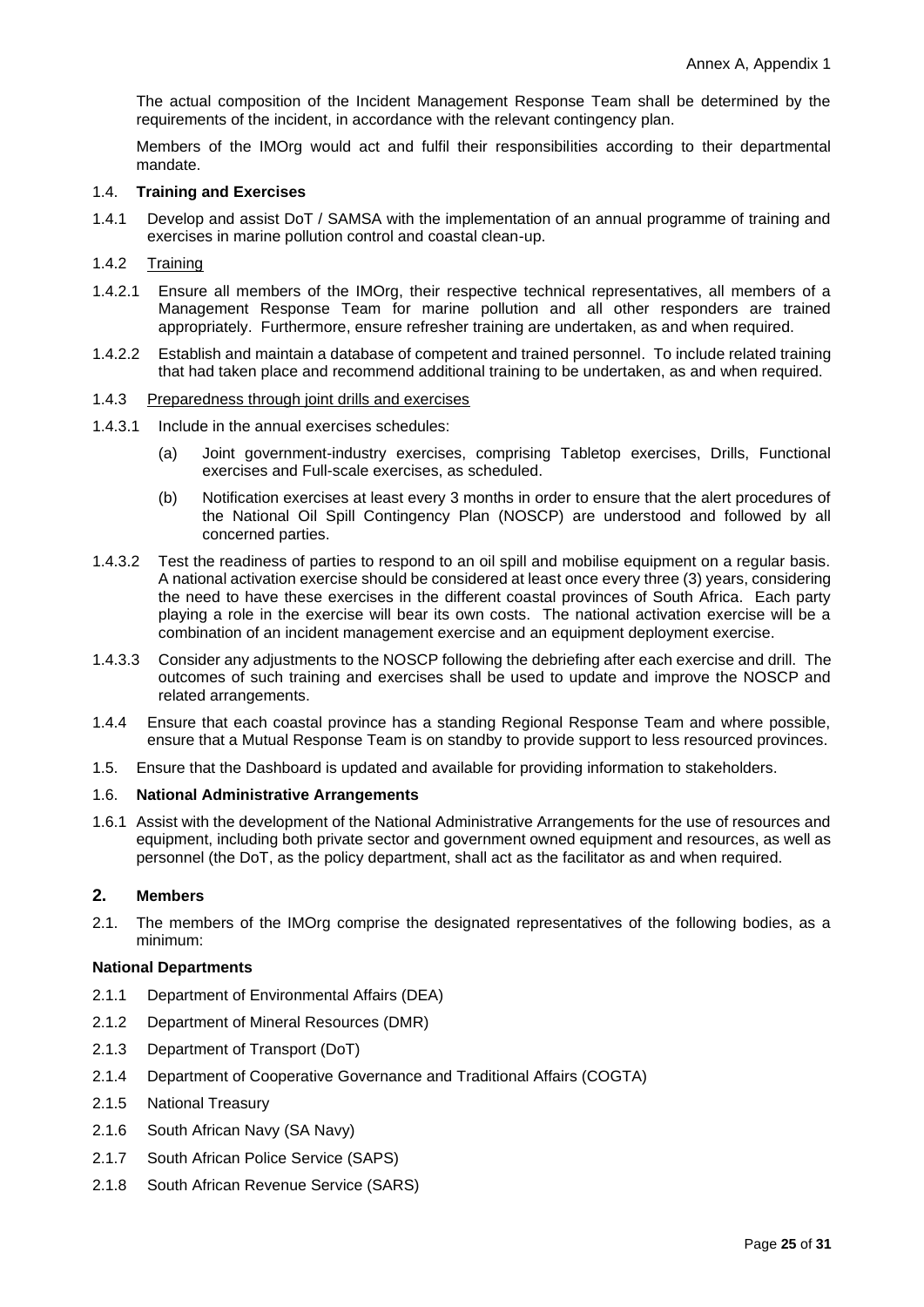#### **Agencies / Institutions**

- 2.1.9 Coastal Provincial Disaster Management Centres (PDMCs)
- 2.1.10 [Government Communication and Information System](file:///C:/Users/jcollocott/AppData/Local/Microsoft/Windows/Temporary%20Internet%20Files/Content.MSO/74E75F67.xlsx%23RANGE!_Toc423163316) (GCIS)
- 2.1.11 Petroleum Agency South Africa (PASA)
- 2.1.12 South African Maritime Safety Authority (SAMSA)
- 2.1.13 Strategic Fuel Fund Association (SFF)
- 2.1.14 Transnet National Ports Authority (TNPA)
- 2.1.15 South African International Maritime Institute (SAIMI)

# **Industry**

- 2.1.16 Offshore Petroleum Association of South Africa (OPASA)
- 2.1.17 South African Oil and Gas Alliance (SAOGA)
- 2.1.18 South African Petroleum Industry Association (SAPIA)
- 2.1.19 Oil Spill Response companies, such as African Marine Solutions (AMSOL), Oil Spill Response Limited (OSRL), Resolve Marine Group, etc.

# **Non-Governmental Organisations (NGOs)**

- 2.1.20 National Sea Rescue Institute (NSRI)
- 2.1.21 P&I Club
- 2.1.22 Southern African Foundation for the Conservation of Coastal Birds (SANCCOB)
- 2.1.23 Any other sector deemed necessary by DoT / SAMSA.
- 2.2. The IMOrg and in carrying out its tasks under these terms of reference, may obtain such outside or other independent professional advice, as it considers necessary to carry out its duties. Any other stakeholder may be requested to attend a meeting with the approval of the Chairperson, in instances where such stakeholder has specific expertise in an area that can assist the IMOrg in its deliberations.
- 2.3. From time to time IMOrg Working Groups (WGs) and/or Task Teams may be formed to work on specific issues as appropriate.
- 2.4. From time to time individuals may be co-opted to provide specific advice and expertise as required.

# **3. Functioning of the IMOrg**

- 3.1. The IMOrg reports to the Director-General of Transport.
- 3.2. The IMOrg shall be chaired by a DoT representative, with SAMSA as co-chair
- 3.3. DoT/SAMSA shall act as Secretariat of the IMOrg
- 3.4. DEA shall be the focal point for any communication and liaison with the Delivery Unit (DU) during the Operation Phakisa Phase
- 3.5. Representation at Disaster Management Fora is given at **Annex A**.
- 3.6. Representation at other fora or institutions are to be decided when the need arises
- 3.7. The IMOrg shall convene at least quarterly for routine business, or more if so decided
- 3.8. Fifty percent (50%) of voting members constitute a quorum
- 3.9. All decisions regarding the functioning of the IMOrg are to be made on consensus/majority vote, with the Chair having the casting vote
- 3.10. All parties will bear their own costs when attending meetings
- 3.11. Members may be contacted between meetings for advice should the need arise
- 3.12. The IMOrg shall regulate its own procedure as it thinks fit
- 3.13. Minutes, with an Action List will be recorded by the Secretariat and will be circulated to the IMOrg members for comment within fourteen (14) working days after the meeting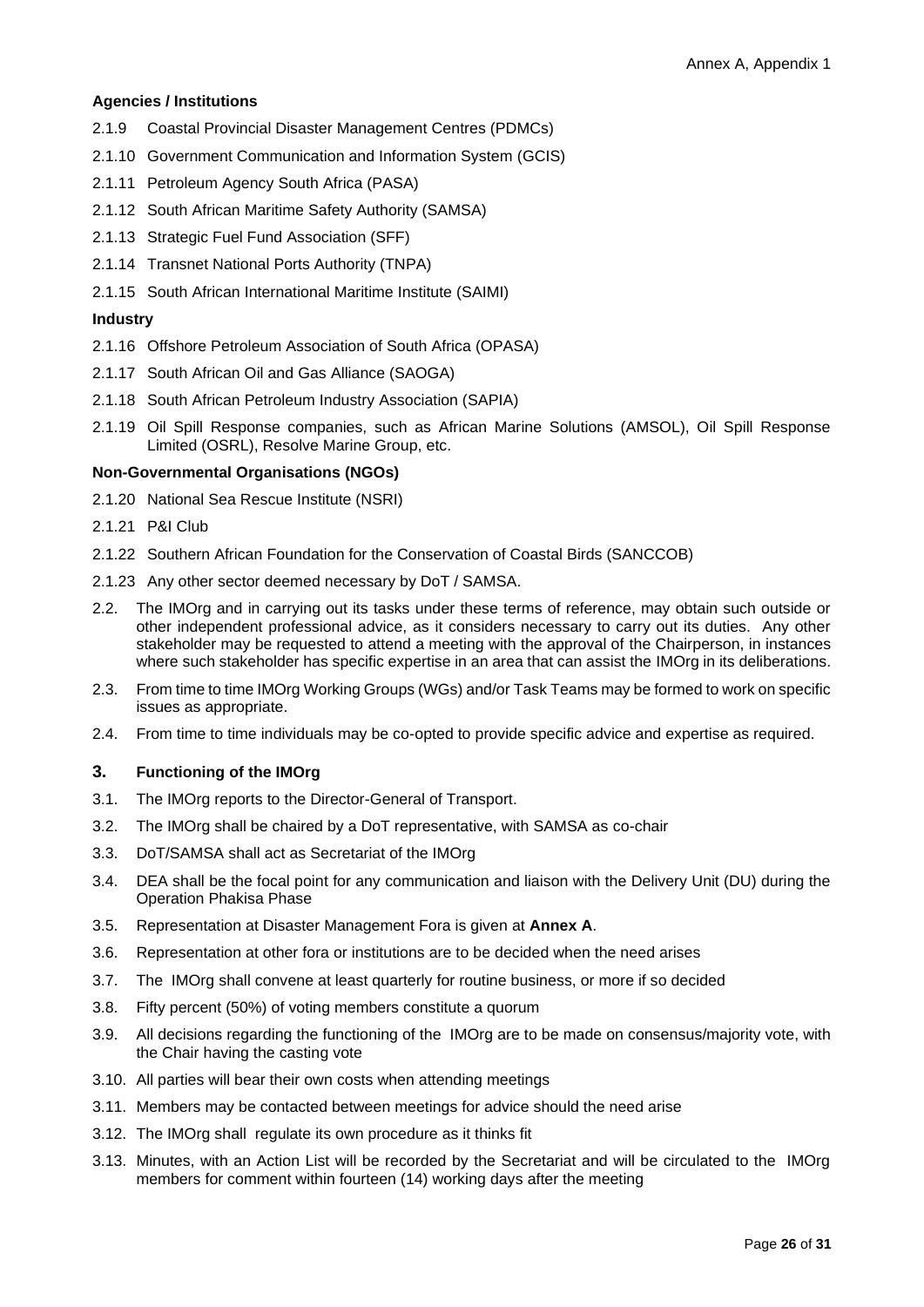- 3.14. Except under exceptional circumstances, at least twenty (20) working days' notice will be given of a meeting by the Secretariat, or the Chairperson, of a meeting
- 3.15. A written agenda and all relevant documents will be circulated, where possible, one week before scheduled date of every meeting
- 3.16. The IMOrg shall carry out its mandated day to day responsibilities
- 3.17. The IMOrg shall provide the DoT / SAMSA with sound advice and
- 3.18. Members must ensure consistency in attending committee meetings
- 3.19. Members who are unable to attend the meeting(s) are required to tender an apology in time and delegate a representative to attend on their behalf.
- 3.20. Members resigning from their employment are required to notify the Secretariat in writing

# **4. Review**

The IMOrg's ToR is subject to review, as and when deemed necessary.

## **5. Annual Report**

The Chair of the IMOrg shall submit quarterly reports to the DoT DG, outlining the activities of the IMOrg and summarising the advice given to the DoT and SAMSA during the previous quarter/period. These reports shall be prepared by the IMOrg Secretariat. The report shall be approved by the IMOrg before submission.

## **6. Definitions**

#### 6.1. **Tabletop exercises**

Table top exercises involve discussion of simulated scenarios by key personnel in an informal setting.

#### 6.2. **Drills**

A drill is a coordinated, supervised activity usually employed to validate a specific function or capability in a single organisation or agency.

#### 6.3. **Functional exercises**

Functional exercises are designed to validate and evaluate capabilities, multiple functions and/or subfunctions, or interdependent groups of functions.

#### 6.4. **Full-scale exercises**

Full-scale exercises are typically the most complex and resource-intensive type of exercise. They may involve multiple agencies, organisations and jurisdictions, and can validate many facets of preparedness.

\_\_\_\_\_\_\_\_\_\_\_\_\_\_\_\_\_\_\_\_\_\_\_\_\_\_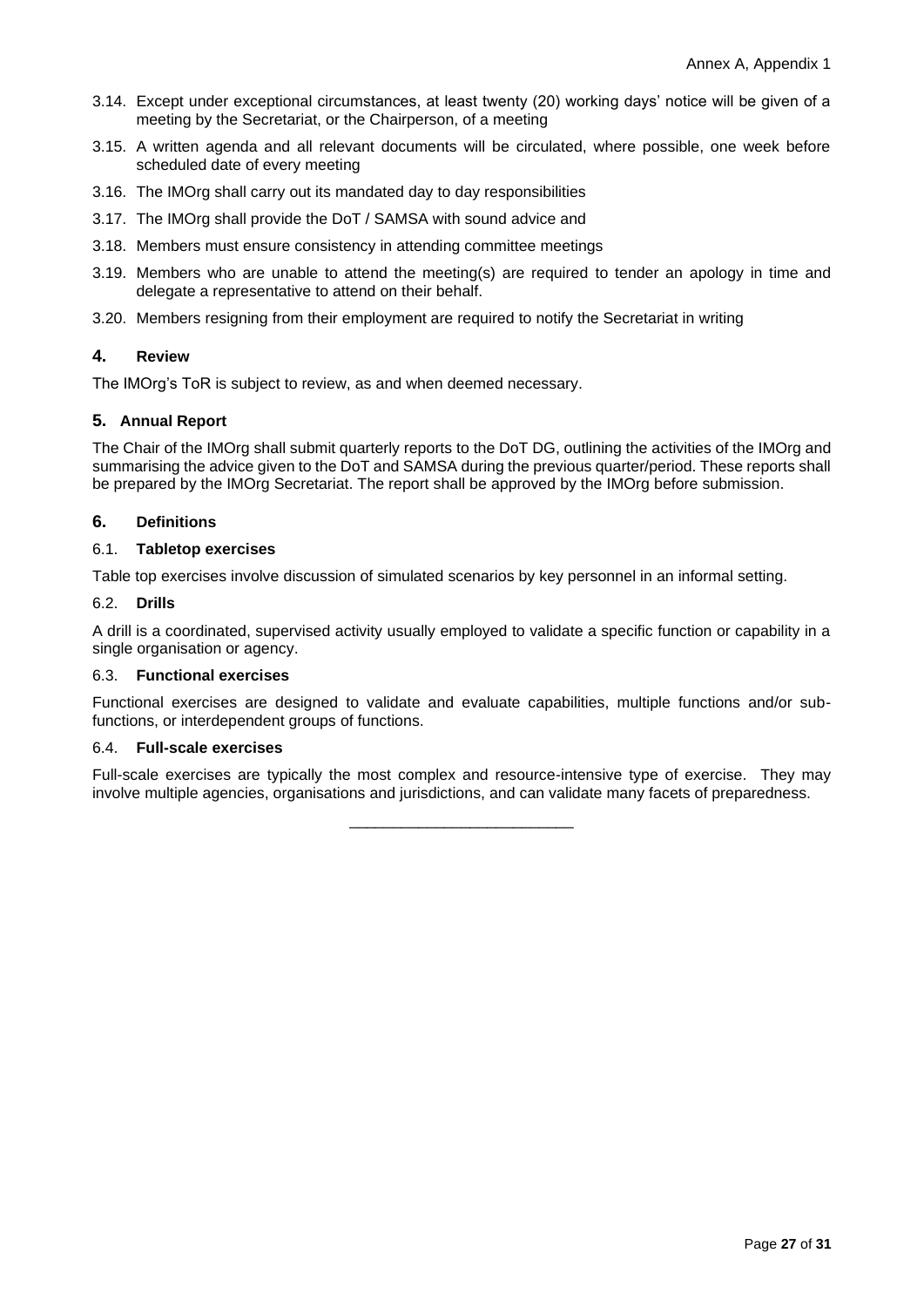**Appendix 2.**

# **Oil and Gas Incident Management Structure**

The IM Structure for an Oil and Gas incident response will be based on the structure indicated below, noting that it is scalable and flexible to suit the circumstances.



# **Abbreviations**

| <b>DEFF</b>  | Department of Environment, Forestry and Fisheries, now called DFFE: Department of Forestry,<br><b>Fisheries and the Environment.</b> |
|--------------|--------------------------------------------------------------------------------------------------------------------------------------|
| <b>DMRE</b>  | Department of Mineral Resources and Energy                                                                                           |
| DoT          | Department of Transport                                                                                                              |
| <b>NDMC</b>  | National Disaster Management Centre                                                                                                  |
| P&I          | Protection & Indemnity                                                                                                               |
| <b>PASA</b>  | Petroleum Agency South Africa                                                                                                        |
| <b>SAMSA</b> | South African Maritime Safety Authority                                                                                              |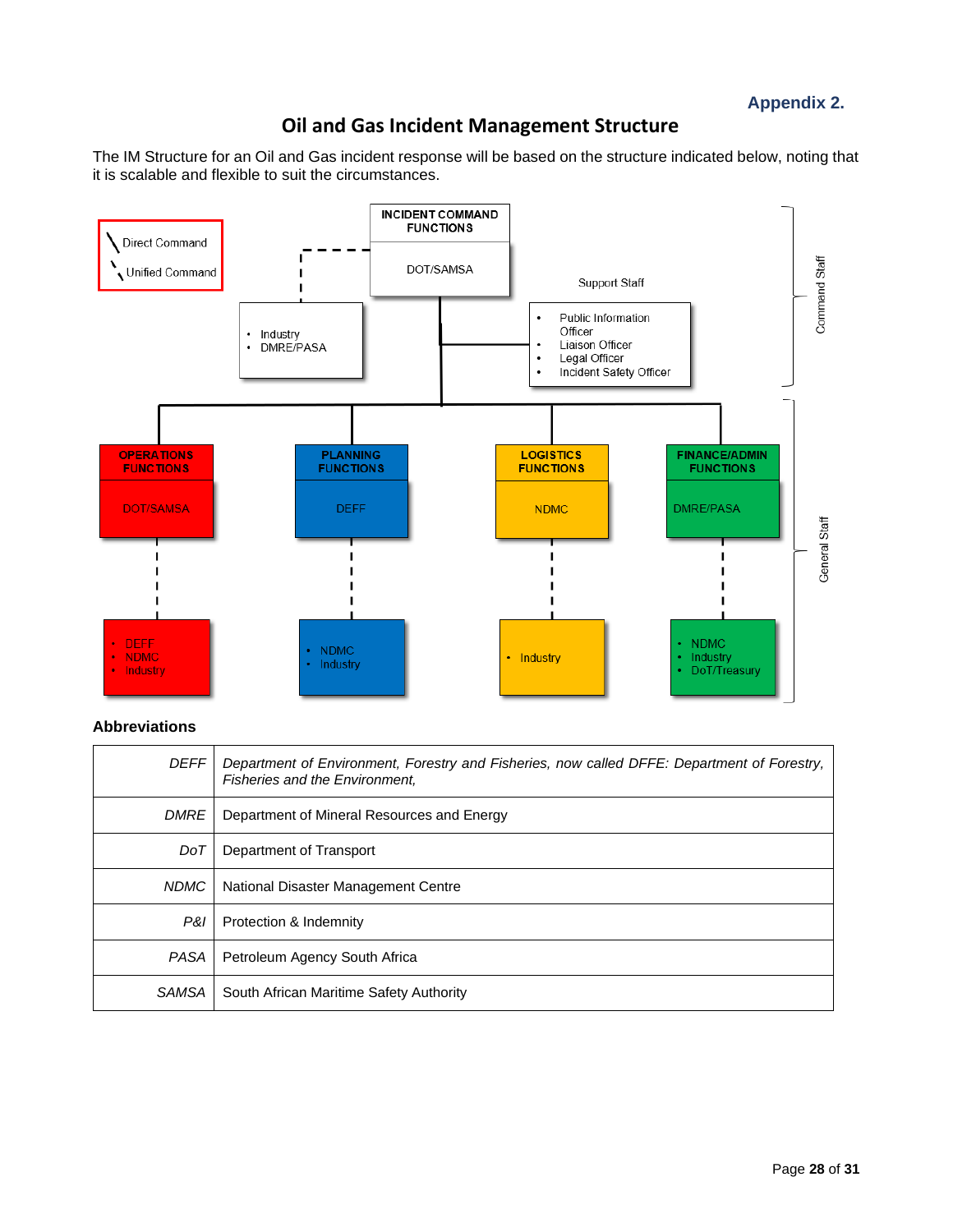## **Shipping Casualty Management Structure**

The IM Structure for a shipping casualty will be based on the structure indicated below, noting that it is scalable and flexible to suit the circumstances.



#### **Abbreviations**

| <b>DEFF</b> | Department of Environment, Forestry and Fisheries, now called DFFE: Department of Forestry,<br><b>Fisheries and the Environment.</b> |
|-------------|--------------------------------------------------------------------------------------------------------------------------------------|
| <b>DMRE</b> | Department of Mineral Resources and Energy                                                                                           |
| DoT         | Department of Transport                                                                                                              |
| MLO/PIO     | Media Liaison Officer /Public Information Officer                                                                                    |
| P&I         | Protection & Indemnity                                                                                                               |
| PASA        | Petroleum Agency South Africa                                                                                                        |
| SAMSA       | South African Maritime Safety Authority                                                                                              |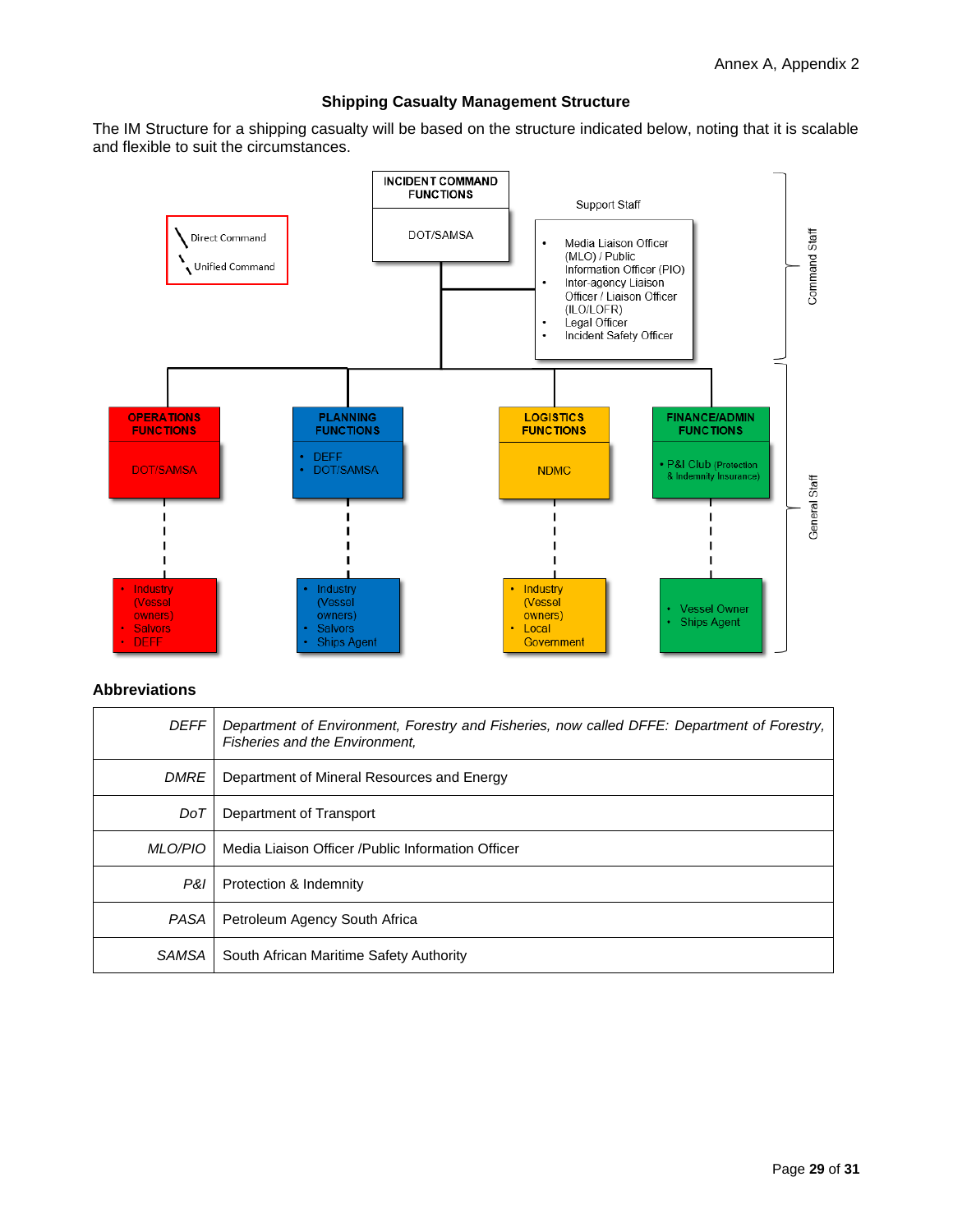SCHEDULE OF PRICES - TENDER NUMBER: \_\_\_\_\_\_\_\_\_\_\_\_\_\_\_\_\_\_\_(Please also provide quote on your company letterhead)

NAME of BIDDER:

TOTAL TENDER PRICE (VAT exclusive): \_\_\_\_\_\_\_\_\_\_\_\_\_\_\_\_\_\_\_\_\_\_\_\_\_\_\_\_\_\_\_\_\_\_\_\_\_\_\_\_\_\_\_\_\_\_\_\_

**Note that all bidders MUST use this template for pricing. If a bidder makes any changes on the product, description or quantities will be disqualified for further evaluation.**

|                  | <b>Description</b>                                                                                    | Qty    | Imported         | Imported content               |                                 |            | <b>Local content</b><br><b>Total price</b> |                                          |                     |
|------------------|-------------------------------------------------------------------------------------------------------|--------|------------------|--------------------------------|---------------------------------|------------|--------------------------------------------|------------------------------------------|---------------------|
|                  |                                                                                                       |        | content<br>(Y/N) | (a)                            | (b)                             | (c)        | $(d)=(a)*(b)*(c)$                          | (e)                                      | (ZAR, Vat<br>Excl.) |
|                  |                                                                                                       |        |                  | <b>Unit Price</b><br>(Foreign) | <b>Total Price</b><br>(Foreign) | <b>ROE</b> | <b>Total Price</b><br>(ZAR, Vat<br>Excl.)  | <b>Unit Price</b><br>(ZAR, Vat<br>Excl.) | $(f)=(d)+(e)$       |
| $\overline{1}$ . | <b>Portable IMS Toolkits</b>                                                                          |        |                  |                                |                                 |            |                                            |                                          |                     |
| 1.1.             | Portable IMS Toolkits, complete<br>with contents as indicated at Annex<br>A, Section 3.1(a) to 3.1(r) | 5 Sets |                  |                                |                                 |            |                                            |                                          |                     |
| 1.2.             | USB Flash Drive, minimum<br>capacity 8GB                                                              | 25     |                  |                                |                                 |            |                                            |                                          |                     |
| 1.3.             | Portable printer, with durable case                                                                   | 5      |                  |                                |                                 |            |                                            |                                          |                     |
| 1.4.             | Non - Reflective Board for<br>Interactive System                                                      | 5      |                  |                                |                                 |            |                                            |                                          |                     |
| 1.5.             | Waterproof Dry Bag                                                                                    | 25     |                  |                                |                                 |            |                                            |                                          |                     |
| 1.6.             | Parrot interactive white board<br>system                                                              | 5      |                  |                                |                                 |            |                                            |                                          |                     |
| 1.7.             | Projector screen with durable case                                                                    | 5      |                  |                                |                                 |            |                                            |                                          |                     |
| 1.8.             | Portable Data Projector with<br>durable case                                                          | 5      |                  |                                |                                 |            |                                            |                                          |                     |